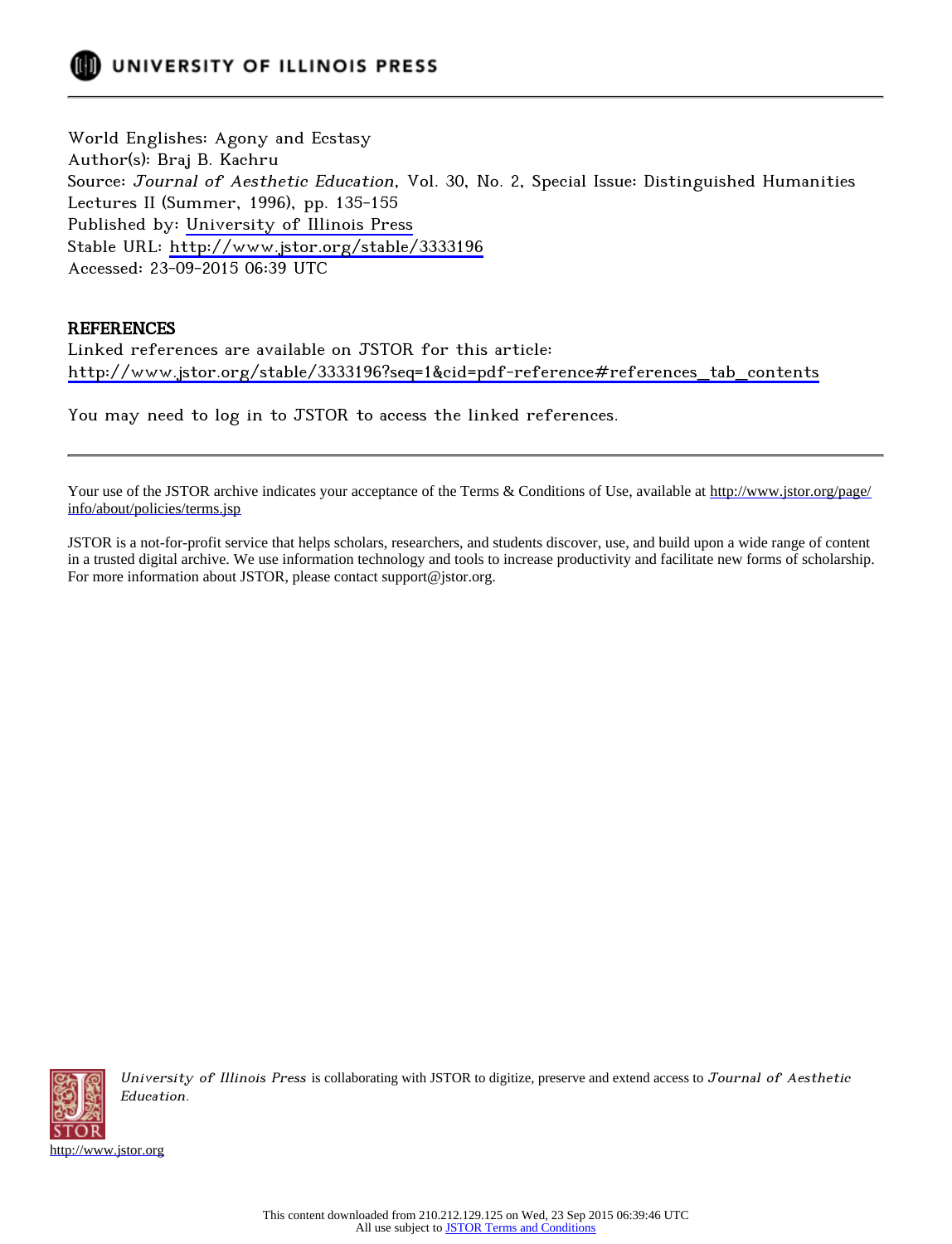# **World Englishes: Agony and Ecstasy**

## **BRAJ B. KACHRU**

## **Introduction**

**The title of this paper is restricted to "Englishes,"1 but the phenomenon I propose to discuss applies to most languages of wider communication (e.g., Spanish, Portuguese, Tamil, Hindi-Urdu, French, Chinese) and also to languages of not-so-wide communication (e.g., Dutch, Swedish, Korean, and Serbo-Croatian). All these languages are in varying degrees "pluricentric";2 they have multilinguistic identities, multiplicity of norms, both endocentric and exocentric, and distinct sociolinguistic histories. However, the pluricentricity of English is overwhelming, and unprecedented in linguistic history. It raises issues of diversification, codification, identity, creativity, crosscultural intelligibility, and of power and ideology.3 The universalization of English and the power of this language have come at a price; for some, the implications are agonizing, while for others they are a matter for ecstasy.** 

**In my discussion of these two reactions to the spread and functions of English, I would like to discuss ecstasy first and then come to the other part, the agony. But before I do this, my choice of the term 'Englishes' calls for an**  explanation: Why "world Englishes" and not "world English"?<sup>4</sup> The answer **to this question involves linguistic, attitudinal, ontological, and pragmatic explanations. The term 'Englishes' is indicative of distinct identities of the language and literature. "Englishes" symbolizes variation in form and function, use in linguistically and culturally distinct contexts, and a range of variety in literary creativity. And, above all, the term stresses the WE-ness among the users of English, as opposed to us vs. them (native and nonnative). I believe that the traditional concept of us vs. them used in describing** 

**Braj B. Kachru is Center for Advanced Study Professor of Linguistics and Jubilee Professor of Liberal Arts and Sciences at the University of Illinois at Urbana-Champaign. He has published extensively on world Englishes and South Asian languages and literatures. He is a founder and coeditor of World Englishes, series editor of "English in the Global Context," and was associate editor of The Oxford Companion to the English Language. He is a past president of the American Association for Applied Linguistics (1984), and was director of the Linguistic Institute of the Linguistic Society of America (1978). This paper was presented as the 1992 Distinguished Humanities Lecture.** 

**Journal of Aesthetic Education, Vol. 30, No. 2, Summer 1996 ?1996 Board of Trustees of the University of Illinois**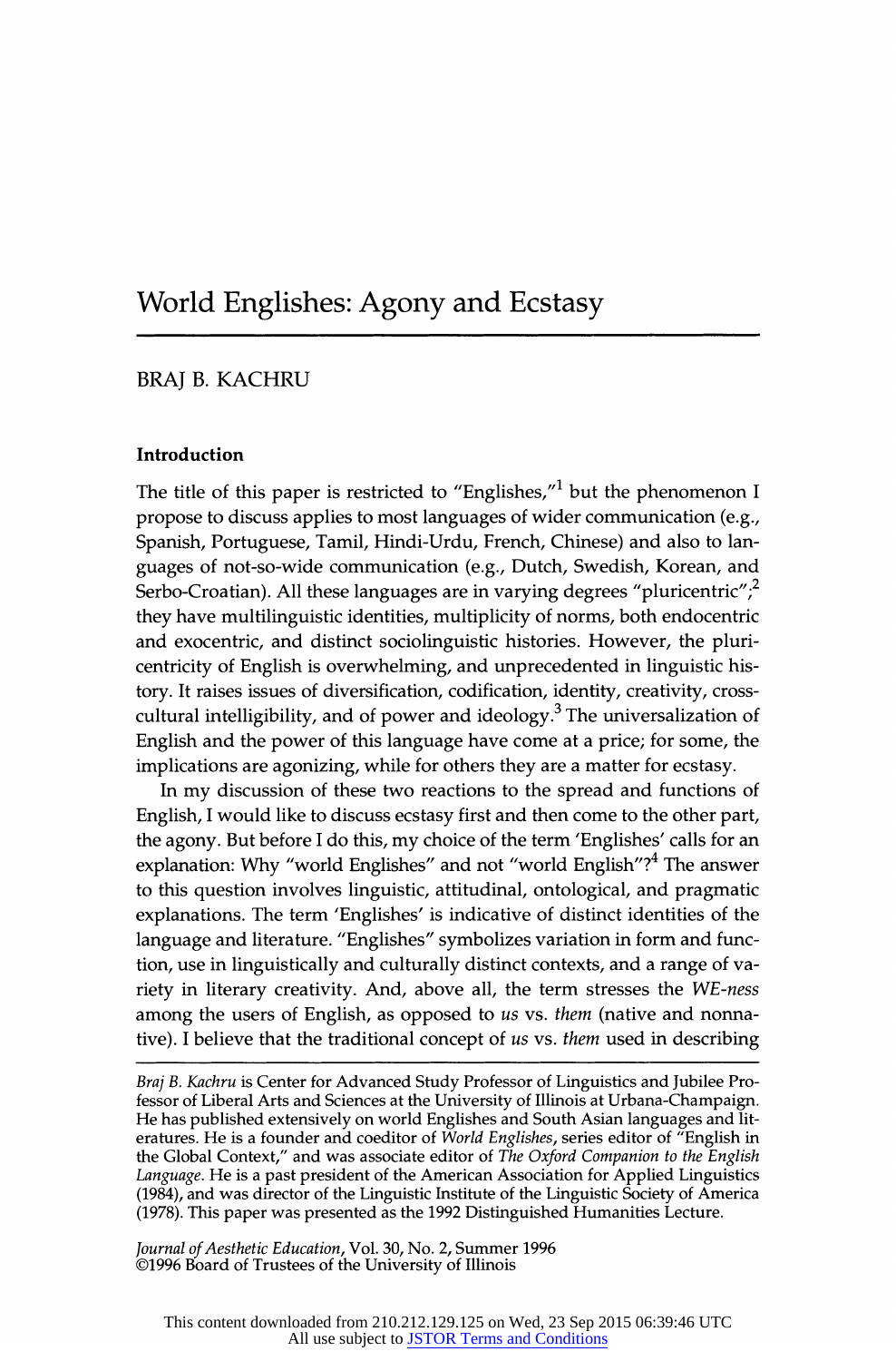**language diffusion does not apply to English in the same way as it does to other languages of wider communication.** 

**In his presidential address to the English Association in London in 1975, George Steiner was actually referring to the pluricentricity of English when he said that "the linguistic center of English has shifted."5 Steiner argued that "this shift of the linguistic center involves far more than statistics. It does look as if the principal energies of the English language, as if its genius for acquisition, for innovation, for metaphoric response, has also moved away from England."6 Steiner was not thinking of North America or Australia only, but of East, West, and South Africa, India, Ceylon (now Sri Lanka), and of the U.S. possessions in the Pacific. And during the past two decades this "shift" has become more marked, more institutionalized, and is more recognized.** 

**The major characteristics of this unprecedented change in linguistic behavior and the depth and range of the spread are better understood if the English language in diaspora is viewed in several phases.7 The first phase began closer to home, with initial expansion toward Wales in 1535. It was then that Wales was united with England. In 1603, the English and Scottish monarchies were united. It was not until 1707 that the state of Great Britain was established. The first phase was thus restricted to the British Islands.** 

**The second phase of diaspora takes us to North America, to Australia, to Canada, and to New Zealand. This phase entailed movements of Englishspeaking populations from one part of the globe to another.** 

**It is, however, the third phase, the Raj phase, that altered the earlier sociolinguistic profile of the English language and the processes of transplanting it: it brought English to South Asia; to Southeast Asia; to South, West, and East Africa, and to the Philippines. It is primarily this phase of the diaspora on which I shall concentrate.** 

**This phase has four major cross-linguistic and cross-cultural characteristics. First, it implanted English within linguistic contexts where no Englishusing communities existed and no large-scale English-speaking populations were relocated. Second, English came in contact with genetically and culturally unrelated major languages: in Africa with the Bantu and Niger-Congo languages, in Asia with the Dravidian languages, and in Southeast Asia with the Altaic languages, to give just three major examples.** 

**Third, there were diverse contexts, methods, and inputs in imparting English education, rather than one consistent pedagogical model, often with no serious input from the native speakers of the language.** 

**Fourth, though the arms of the Raj maintained a distance from the native cultures, and from native people, the language of the Raj was going through a process of acculturation. It was being influenced by the non-Western cultures and their sociolinguistic contexts. The pluricentricity of English, thus, is not merely demographic, it entails cultural, linguistic, and**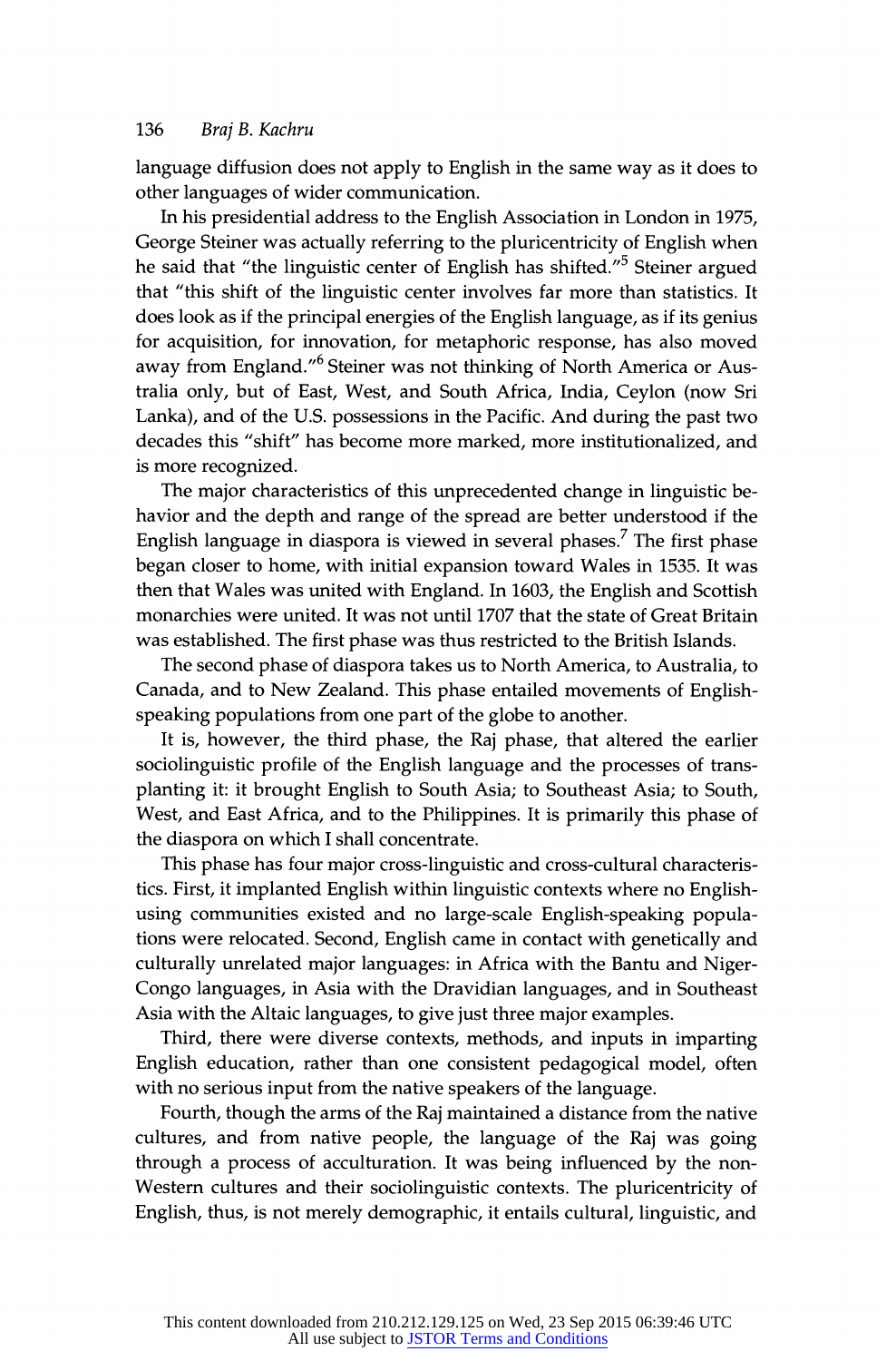**literary reincarnations of the English language. These sociolinguistic "reincarnations" may be viewed as processes of liberation, as it were, from the traditional canons associated with English.** 

**The profile of this pluricentricity may be presented with reference to the Three Concentric Circles of English.** 

**The lists of countries included in the above circles, particularly in the Outer and Expanding Circles, are merely illustrative and do not include all the possible candidates. The circles do not include, for example, countries such as South Africa, Ireland, and Jamaica, where the sociolinguistic situations are rather complex and no reliable figures of English-using populations are available, particularly for those who use English as their first** 



**Three Concentric Circles**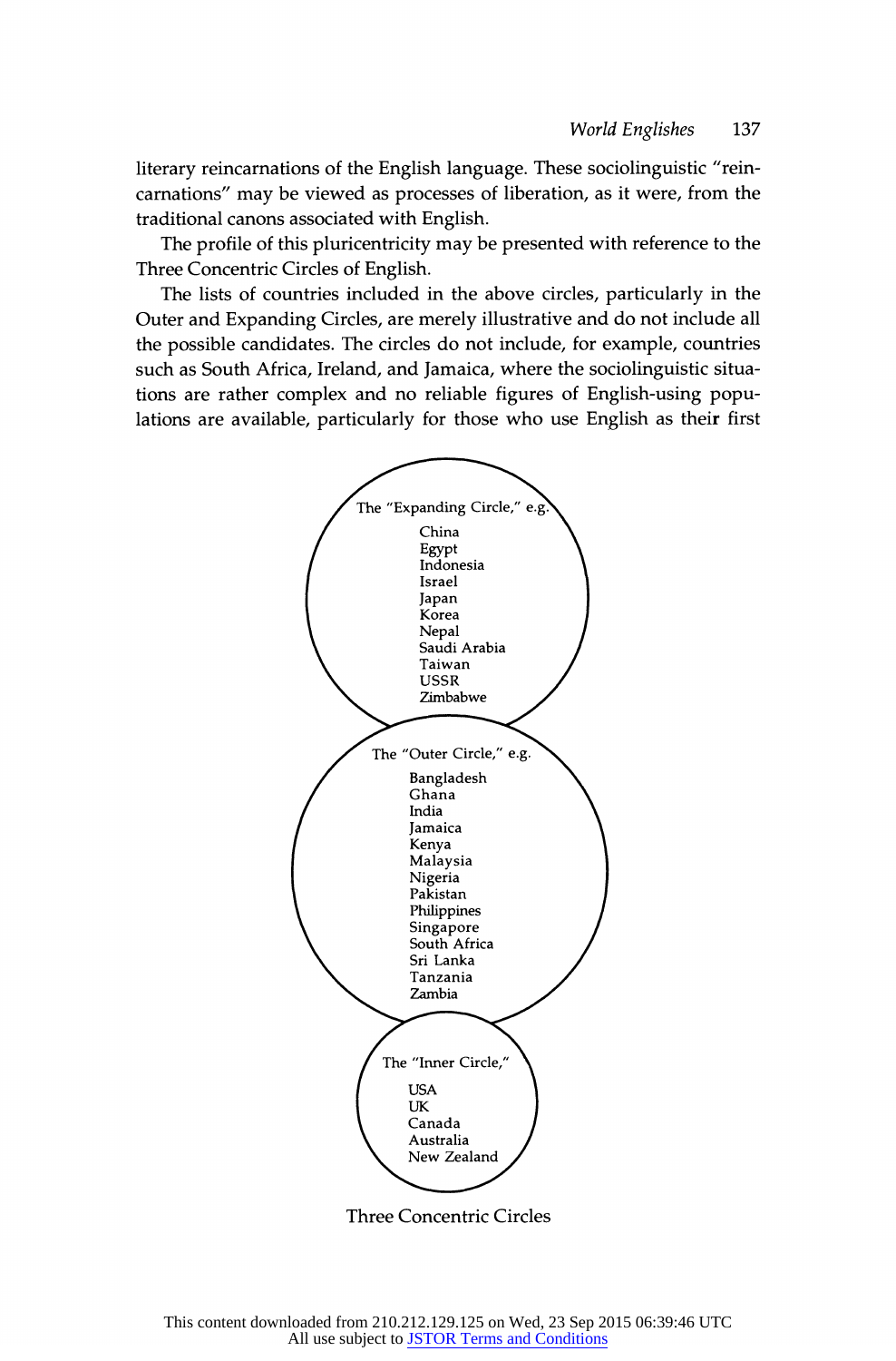**language (L1). These three circles have a message about the codification and diversification of English.8 There are now three types of English-using speech fellowships: norm-providing, norm-developing, and norm-dependent.9** 

**In the Outer Circle and the Expanding Circle, the ecstasy generated by the power of English has several dimensions: demographic, ideological, societal, and attitudinal. English is not only an access language par excellence, it is a reference point for paradigms of research and methodology. In research, areas such as second-language acquisition, first-language acquisition, stylistics, bilingual and monolingual lexicography, and theories of translation are closely related to English studies. In theory construction, generalizations about natural languages, their structural characteristics, and possible categories of language universals usually begin with analysis and examples from English.** 

**And across languages and literatures, the impact of World Englishes is Janus-like, with two faces. One face is that of ENGLISHIZATION, the process of**  change that English has initiated in the other languages of the world.<sup>10</sup> The **second face is that of the NATIVIZATION and ACCULTURATION of the English language itself, the processes of change that localized varieties of English**  have undergone by acquiring new linguistic and cultural identities.<sup>11</sup> This explains the use of terms such as the Africanization<sup>12</sup> or Indianization<sup>13</sup> of **English, or the use of terms such as Singaporean English, Nigerian English, Philippine English, and Sri Lankan English.14** 

**Whatever reactions one might have toward the diffusion and uses of English, one must, however, admit that we now have a cross-cultural and cross-linguistic universal language. And with it, what John Adams saw in his crystal ball in September 1780 has come true. Adams prophesied that "English will be the most respectable language in the world and the most universally read and spoken in the next century, if not before the close of this."15 (When Adams said "English" he actually meant "American English.") Adams's prophesy is evident in such claims as "The sun never sets on the English language" (though, after 1940, the sun did set on the Empire), or "English is the language for all seasons," or "English has no national or regional frontier."** 

**This demographic distribution of English surpasses that of Latin in the medieval period, that of Sanskrit in what was traditional South Asia, and of Spanish, Arabic, and French. And now no competing languages are in the field-not French, and not artificial languages such as Esperanto. In other words, English continues to alter the linguistic behavior of people across the globe, and it is now the major instrument of initiating large-scale bilingualism around the world-being a bilingual now essentially means knowing English and using English as an additional language, as a language of wider communication, with one or more languages from one's region.** 

**It is, however, difficult to determine how many people know English. The answer depends on whom you ask. A conservative figure gives us two**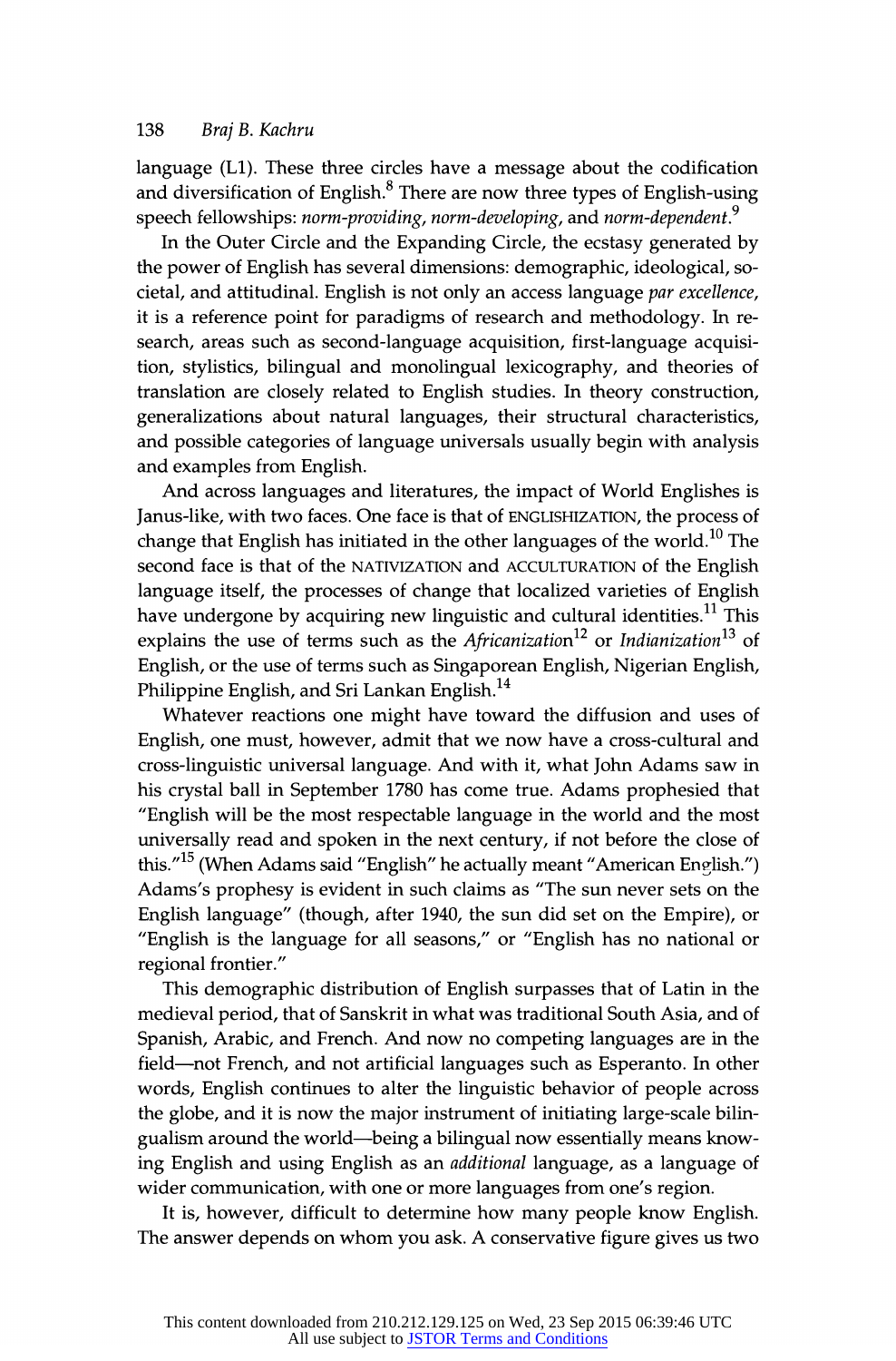**nonnative speakers for every native speaker.16 And the liberal figure gives us four nonnative speakers for every native speaker.17 In China, there are many more English-using Chinese than the total population of the United Kingdom, if we estimate just five percent of the Chinese using English. India, if we count only ten percent of its population as English-knowing, is the third largest English-knowing country after the United States and the United Kingdom. The Indian Constitution actually recognizes English as an "associate" official language.18 What is impressive indeed is that this profile of English has developed within this century, particularly after the 1930s.** 

In those regions which have felt no direct impact of English-the earlier Francophone countries, for instance—the indirect impact has been no less **real and has been difficult to arrest. This impact comes through "invisible" channels that bypass the strategies devised by language planners. The influence of English penetrates indirectly from the models of creativity, the international media, processes used for translation, and now through electronic media and computer technology.** 

**We see the hegemony of English across cultures in the domains of education, administration, literary creativity, and intranational and international interaction. But, more important, we see it in the attitudes toward English and its users. It is the only natural language that has considerably more nonnative users than native users. And it is the nonnative users who are now responsible for its spread and teaching, and uses. Interactions involving English in non-Western countries are mostly carried on by nonnative users with other nonnative users not, as one would suppose, by nonnative users with native users. The extent and impact of English on other cultures, languages, and literatures, then, is a unique phenomenon in the history of language diffusion. One therefore has to ask: Do we have appropriate theoretical and methodological tools to account for this phenomenon?** 

#### **Paradigms of Research and Paradigm Lag**

**This global initiation of bilingualism in English, its range and depth, and the implications of its stratification, have not been followed by accommodating, modifying, and refining paradigms of research and methodology. In fact, research for understanding this remarkable phenomenon of our times and its implications has yet to be clearly worked out and presented.** 

**Dell Hymes, a sociolinguist, reminds us that "we have methods highly elaborated for addressing the process of genetic relationships, but very little for addressing the process of diffusion, contact, etc." He goes on to say that the methods for typological classification, which involves the least use of language, are more developed, while "the functional classification, which involves the most use of language, is the least developed."19** 

**The resistance to a paradigm shift is not purely intellectual; there are other strategies in action here that are ideologically based and very subtle.20**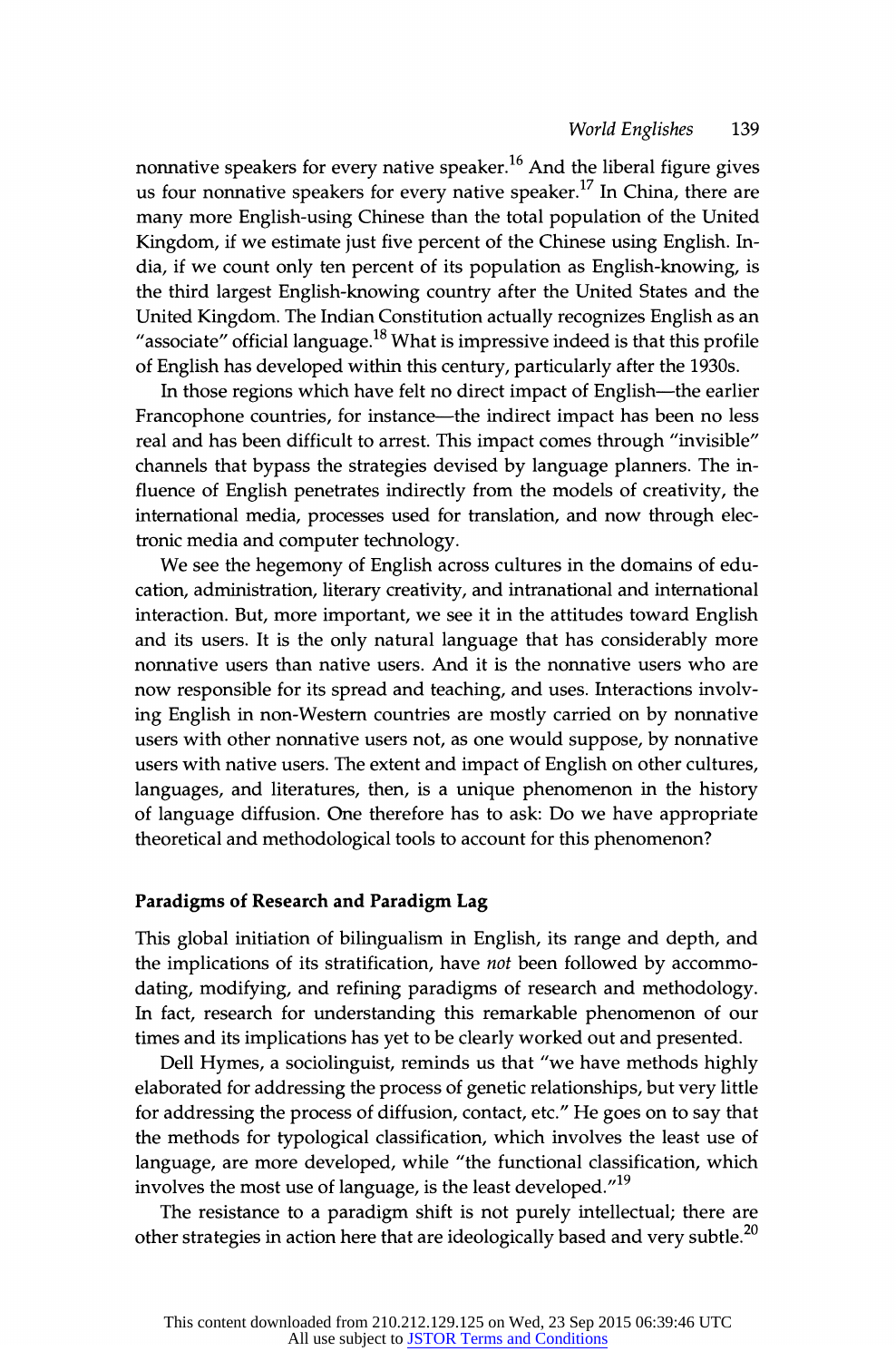**However, traditionally, three main paradigms have been used to describe and analyze World Englishes.** 

**1. Descriptive. This approach in the study of diffusion of English has been attitudinally neutral. One notices it in some lexicographical work which I have termed "Raj lexicography."21** 

**2. Prescriptive. The prescriptivist's primary yardsticks were the "native**  speaker" and the manuals of English designed for the native varieties.<sup>22</sup> **Originally, this standard was applied to linguistic deviation at any level: grammar, lexis, discourse.** 

**3. Purist. The purists' attitude involves more than linguistic purism. It also sees language as a medium for cultural, religious, and moral refinement and enlightenment. This attitude is well articulated in the Orientalist vs. Occidentalist debate concerning the language policy for what was "the Jewel in the Crown," South Asia. In the 1830s, proposing English for India's language planning, Macaulay said: "I have no knowledge of either Sanskrit or Arabic. But I have done what I could to form a correct estimate of their value.... a single shelf of a good European library is worth the whole native literature of India and Arabia." Again, "The true curse of darkness is the introduction of light. The Hindoos err, because they are ignorant and their errors have never fairly been laid before them. The communication of our light and knowledge to them would prove the best remedy for their disorders."23 In President McKinley's view, the solution to the problems in the Philippines was "to educate the Filipinos and uplift and civilize and Christianize them and fit the people for the duties of citizenship."24** 

**The phenomenal spread of English cannot be understood within these three approaches: in all of these approaches English is seen essentially as a colonizer's linguistic instrument, without any local identity or name. Any non-English linguistic indicators-cultural, social, and religious-have been viewed as the markers of deficiency and not merely of difference. The manifestations of language contact were viewed as interference. That term acquired an immense attitudinal load: one has to be cautious about the implications of such undesirable labeling.25** 

#### **Institutionalization and the Sacred Cows**

**The institutionalization of English in the Outer Circle raises a variety of theoretical, methodological, and ideological questions that go beyond the concerns of simple pedagogy. Answering such questions within the new functions of English and their implications has meant slaughtering several types of sacred cows: theoretical, acquisitional, sociolinguistic, pedagogical, and ideological.** 

**1. Theoretical. The theoretical concerns relate to four cardinal concepts in language study: "speech community," "the native speaker," "the ideal speaker-hearer," and the "mother tongue."26**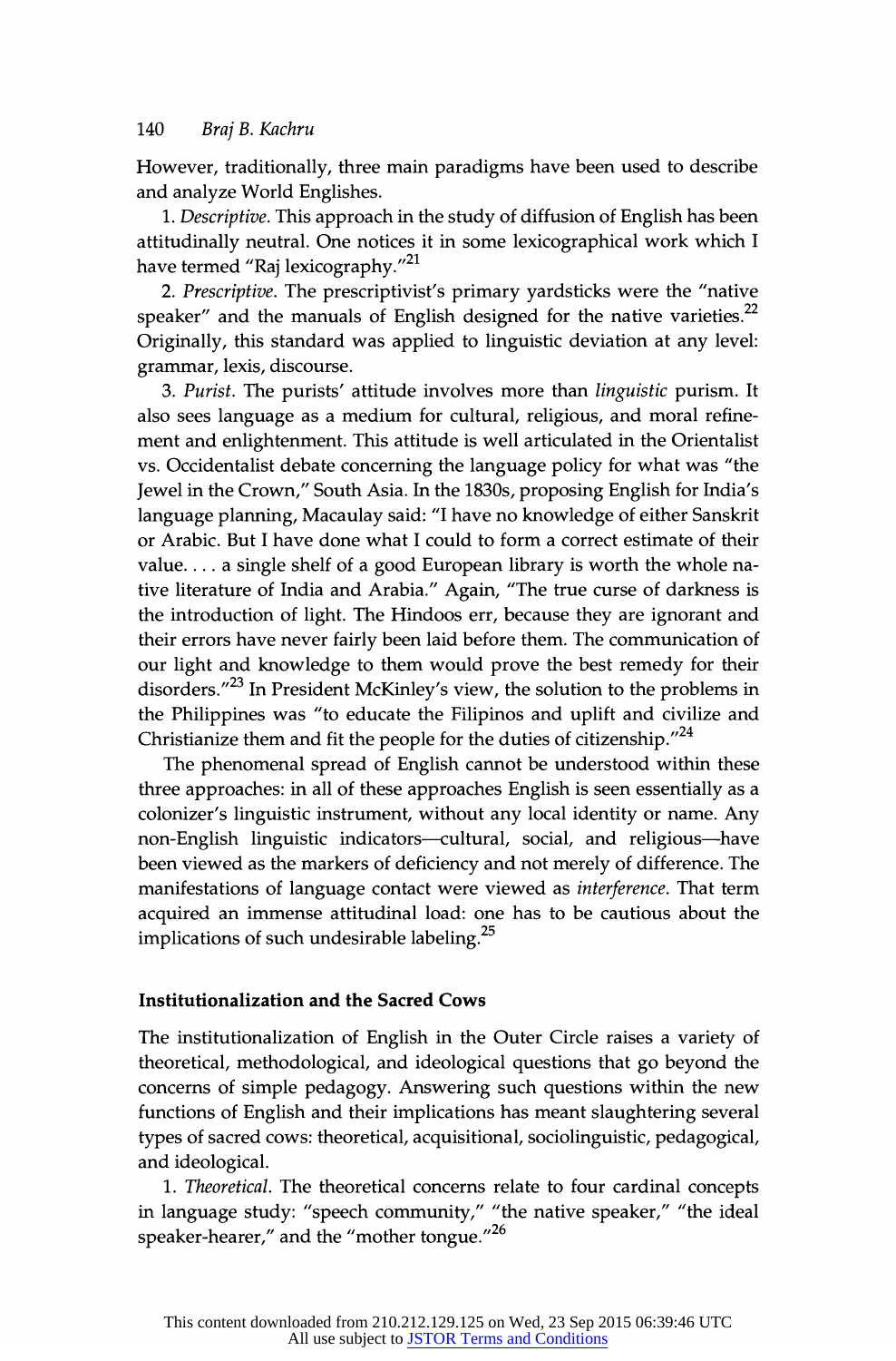**In linguistic literature, the definition of speech community varies from Leonard Bloomfield's vague definition ("a speech community is a group of people who interact by means of speech") to the rather complex definitions of Robert La Page and John Gumperz.27 The underlying presupposition here, certainly in earlier conceptualizations of the spread of English, is that monolingualism is the normal communicative behavior in which the mother tongue has a crucial function. Yet, the sociolinguistic reality is that "much of the world's verbal communication takes place by means of languages which are not the users' 'mother tongue,' but by their second, third, or nth language, acquired one way or another and used when appropriate."28** 

**The consideration of monolingualism as normal linguistic behavior led to yet another trap, that of considering "native speaker" as a vital linguistic primitive. It was as a reaction to this reification of "native speaker" that in 1985 Paikeday wrote his provocative book The Native Speaker Is Dead! But not quite. In 1991 Allan Davies reincarnated the native speakers in The Native Speaker and Applied Linguistics, although, over a decade earlier, Charles Ferguson had warned us that "the whole mystique of native speaker and mother tongue should probably be quietly dropped from the linguists' set of professional myths about the language."29** 

**Sociolinguistically speaking, Chomsky's abstract idealization, "ideal speaker-hearer," has its own problems with reference to world Englishes.30 What are the shared conventions of the users? How does one account for the variation that is characteristic of every level of language in each variety, namely, the variation ranging from acrolect to mesolect to basilect, or, in South Asia, educated English to Babu English, Butler English, and Bazar English?31** 

**2. Acquisitional. The dominant explanatory concepts with reference to the users of English in the Outer Circle are interference, which results in "error," which, if institutionalized, becomes "fossilization." The user then produces an "interlanguage." The teachers' goal and learners' ideal is, of course, to attain native-like competence. The attitudinal connotations of "interference," again, show the extension of a monolingual paradigm to contexts of contact. This attitude continues, in spite of the recognition that "interference varieties" "are so widespread in a community and of such long standing that they may be thought stable and adequate enough to be institutionalized and hence to be regarded as varieties of English in their own right rather than stages on the way to a more native-like English."32** 

**3. Sociolinguistic. The sociolinguistic concerns relate to ideology and identity. David Crystal rightly says that "all discussion of standards ceases very quickly to be a linguistic discussion, and becomes instead an issue of social**  identity.<sup>"33</sup> This is particularly true of English, since it has played an "inte**grative" role among the elite in the Third World: it has provided a perspective that is both "inward-looking" and "outward-looking," a role diametrically**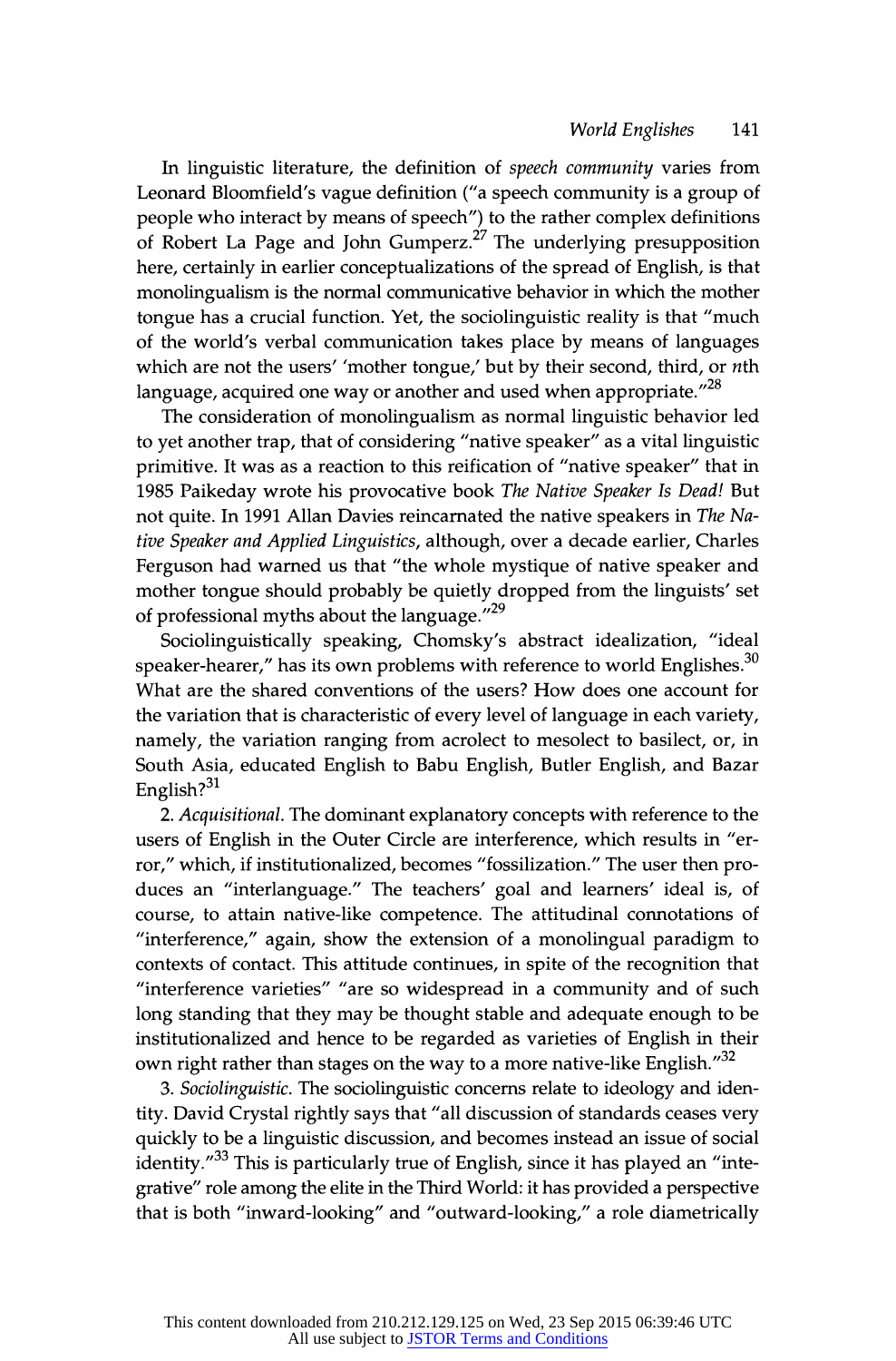**opposed to the aims and political agenda of the colonizers. English turned into an effective resource for understanding the dialectics of anticolonialism, secularization, and panregional communication for nationalism.** 

**4. Pedagogical. The paradigms of pedagogy (methods and materials) have yet to catch up with the new challenges that world Englishes provide. This lack is specifically noticed in the conceptualization of, for example, communicative competence, English for specific purposes (ESP), and the construction of tests of international competence in English.34** 

**5. Ideological. The metaphor "killer English" symbolizes the overwhelming ideological power of English, which is further expressed in terms such as genocide, inequality, imperialism, Anglo-centricity, cultural nationalism, and neocolonialism, all ideologically loaded terms. The symbolization of power depends on how one sees the medium and its message. The symbolic label depends on what kind of identity one establishes with the language.35 The following labels are illustrative.** 

| Positive                  | Negative                   |
|---------------------------|----------------------------|
| National identity         | Anti-nationalism           |
| Literary renaissance      | Anti-native culture        |
| Cultural mirror           | Materialism                |
| (for native cultures)     | Vehicle for Westernization |
| Vehicle for Modernization | Rootlessness               |
| Liberalism                | Ethnocentricism            |
| Universalism              | Permissiveness             |
| Secularism                | Divisiveness               |
| Technology                | Alienation                 |
| Science                   | Colonialism                |
| Mobility                  |                            |
| Access code               |                            |

Labels used to symbolize the power of English<sup>36</sup>

The Kenyan writer Ngugi is one of the most articulate writers in express**ing the power and the resultant agony of English: "African countries, as colonies and even today as neo-colonies, came to be defined and to define themselves in terms of the languages of Europe: English-speaking, French**speaking or Portuguese-speaking African countries.<sup>"37</sup> For Ngugi, English **is a "cultural bomb," and "The effect of a cultural time bomb is to annihilate a people's belief in their names, in their languages, in their environment.... It makes them want to identify with that which is farthest removed from themselves, for instance, with other people's languages, rather than their own."38 He believes that "African thought is imprisoned in foreign**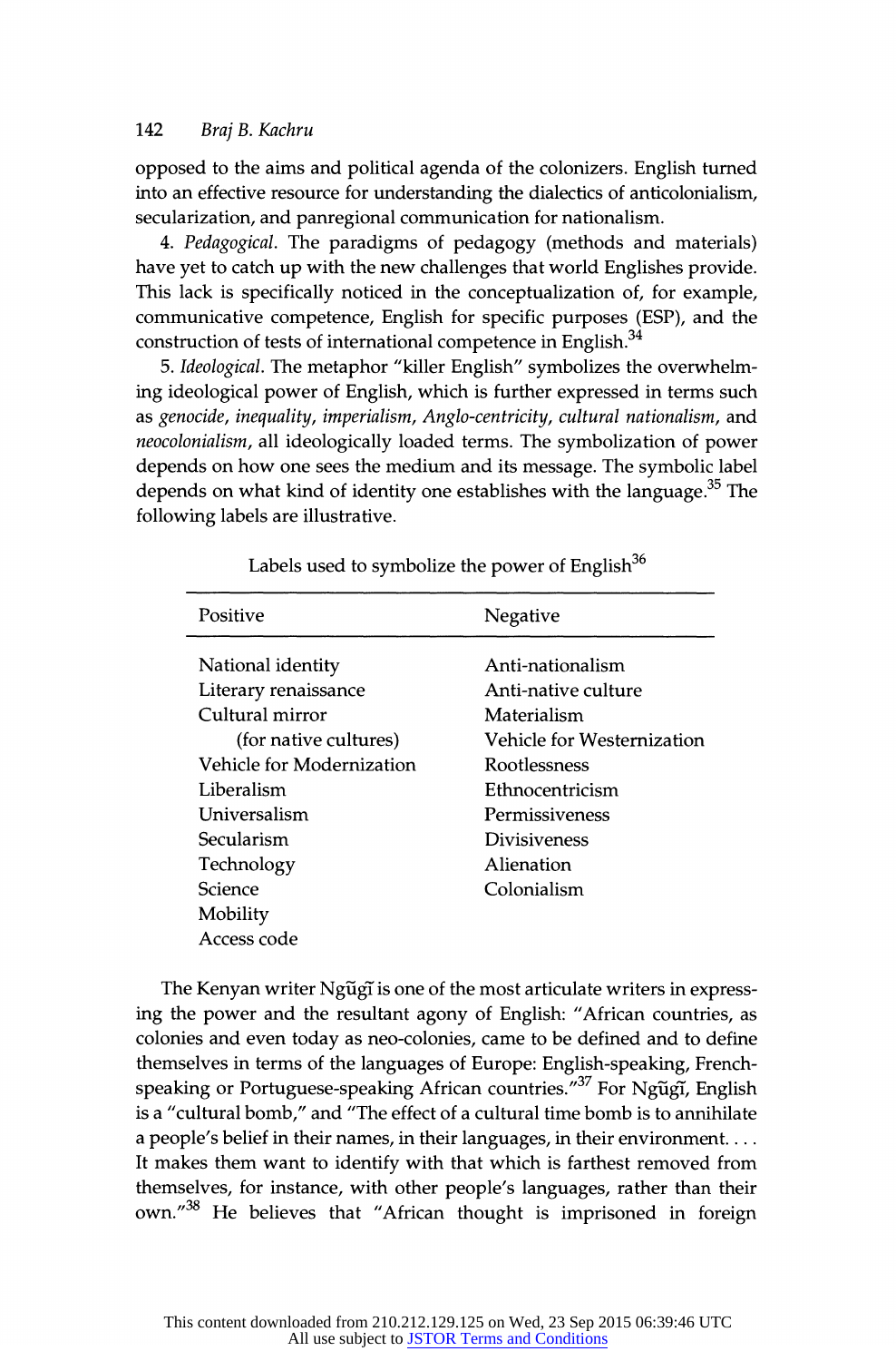**languages. African literature and African thought, even at their most radical, even at their most revolutionary, are alienated from the majority."39** 

**On the other hand, Chinua Achebe expresses an agony different from that of NgigT. In his view, "If you can take Nigeria as an example, the national literature, as I see it, is the literature written in English; and the ethnic**  literatures are in Hausa, Igbo, Yoruba, Effik, Edo, Ijaw, etc.<sup>"40</sup> Ngũgĩ sug**gests distance, Achebe complete identity. However, Achebe asks: "Can an African ever learn English well enough to be able to use it effectively in creative writing?" And his answer is: "Certainly yes." But he hastens to qualify the statement: "If on the other hand you ask: Can he [an African] ever learn to use it like a native speaker? I should say, 'I hope not. It is neither necessary, nor desirable for him to be able to do so."' Achebe's attitude to English is essentially pragmatic. For him, English has to be "a new English, still in communion with its ancestral home but altered to suit its new African surroundings."41** 

**Does this, then, show that Achebe is completely free from linguistic agony concerning his identity with English? The answer is yes and no. Only a decade later Achebe expresses his agony concerning the paradigm trap: the application of European paradigms for discussion of African literature. "I should like to see the word universal banned altogether from the discussion of African literature until such a time as people cease to use it as a synonym for the narrow, self-serving parochialism of Europe."42** 

**Now, take another example. The Indian metaphysical novelist Raja Rao shows an entirely different kind of identity with the English language. He gives English a status equal to that of Sanskrit in the Indian context. "Truth, said a great Indian sage, is not the monopoly of the Sanscrit language. Truth can use any language, and the more universal, the better it is.... And as long as the English language is universal, it will always remain Indian."43 Rao accepts English "not as a guest or friend, but as one of our own, of our caste, our creed, our sect and of our tradition."44** 

**I said Raja Rao gave English a status equal to that of Sanskrit; for a Brahmin, from the South of India, that entails complete identity with the language: English becomes an Indian language, Raja Rao's language. And Lawrence Durrel is effusive in his praise of Rao's creativity in English. He says, "Hurrah for you! You not only do India great honour, but you have honoured English literature by writing it in our language."45 However, Durrel's "our" shows a different attitude to English, and Rao's identity with the language is suspect; he is shown his place: we go back to we vs. them. Durrel is consistent in using his monolingual paradigm for creativity in English. Perhaps Anita Desai would have puzzled him more, as she says that, until she heard critics discussing problems of Indian writing in English, she was "misguided, or naive, to think it is a distinct advantage to be able to delve into more than one language, more than one culture. In my**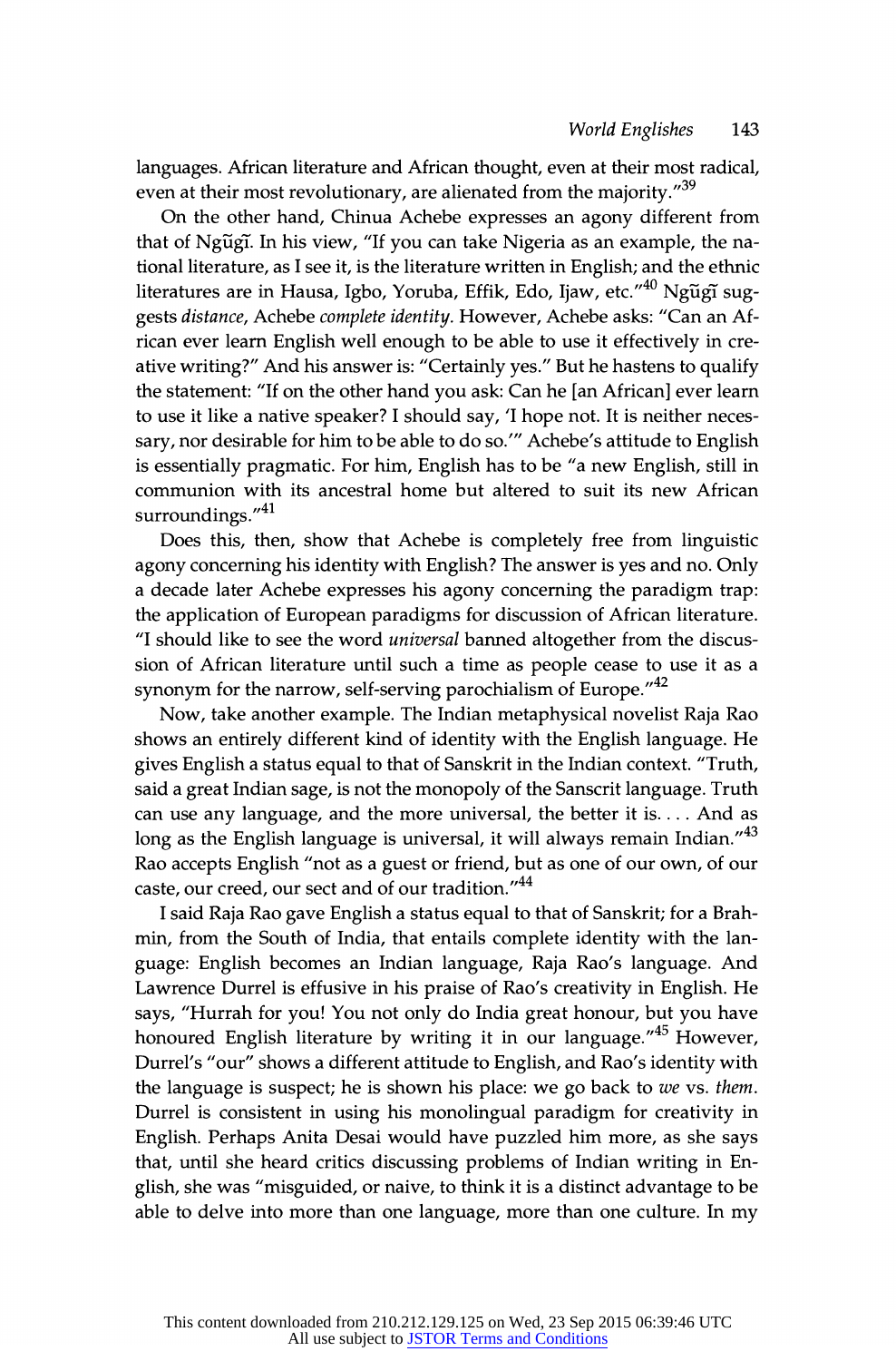**home, we tended to snatch whatever word or phrase seemed to be appropriate.... Pedants may shudder, and it was indeed a patchwork of languages, but was not all of Indian life a patchwork?"46** 

**Salman Rushdie's experience as a writer from the Commonwealth is insightful. At a Conference on English Studies in 1983, he was told that "for the purposes of our seminar, English studies are taken to include Commonwealth Literature." "At all other times, one was forced to conclude, these two worlds would be kept strictly apart, like squabbling children, or sexually incompatible pandas, or, perphaps, like unstable, fissile materials whose union might cause explosions."47** 

**An often repeated question is: Why do these writers (e.g., Achebe, Rao, Desai) write in English? Rao's answer is: "Historically, this is how I am placed. I'm not interested in being a European but in being me. But the whole of the Indian tradition, as I see it, is in my work. There is an honesty in choosing English, an honesty in terms of history."48 And then, Rao talks of the authenticity: "The important thing is not what language one writes in, for language is really an accidental thing. What matters is the authenticity of experience, and this can generally be achieved in any language."49** 

## **Multi-Identities and the Canon**

**The elevated status of English across cultures came at a price. Its multicultural identities resulted in deep sociolinguistic shifts. The following examples of these shifts come to mind.** 

## **Shift of Traditional Interlocutors**

**The international users of English come from unrelated language and cultural backgrounds (e.g., Dravidian, Bantu, Altaic), often with minimal or no shared conventions: a Japanese with a Taiwanese, a Nigerian with a Saudi Arabian, an Indian with a Scot. The intranational users have minimal interactions with the native speakers. The questions here are: What are the norms of intelligibility? What are the suppositions concerning the shared knowledge of conventions of interactions?50** 

## **The Expansions of the Canon**

**The process of "opening up the canon"51 has taken place in English to an unparalled extent, though it has yet to be seriously recognized. The processes of language change initiated by language contact are not restricted to grammar, lexis, style, and discourse. They go beyond these levels and cross over to literatures across cultures. In the writing of Wole Soyinka, Chinua Achebe, Raja Rao, Catherine Lim, Chitra Fernando, Shashi Tharoor, and Vikram Seth, to name a few, English is used as a medium to present canons unrelated to traditional associations of the language. In the Outer Circle, then,**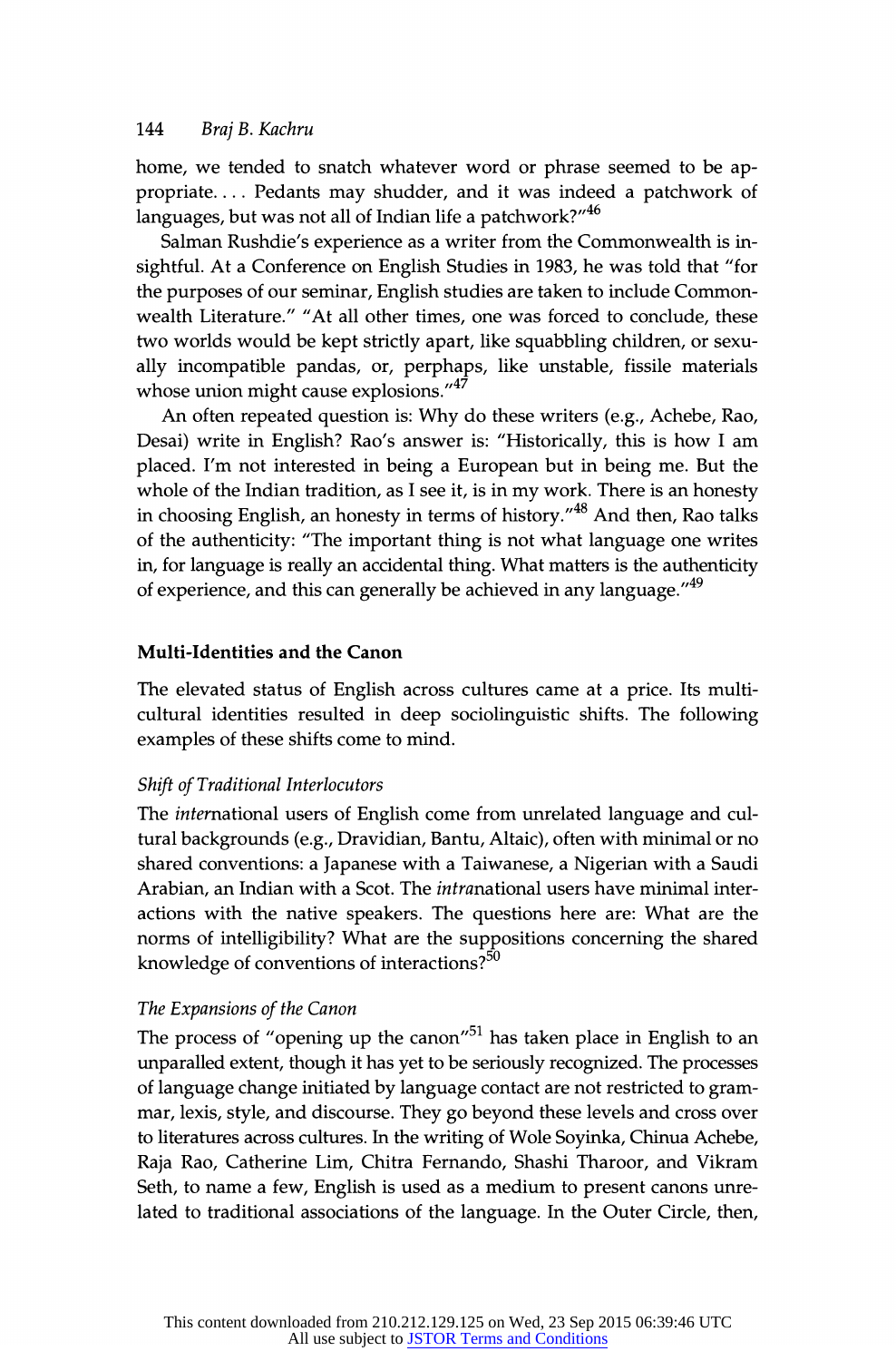**there is a shift from the earlier European sociocultural and literary canons of the language and a conscious attempt to relate English to local traditions of culture and creativity.52** 

**In Nigeria, Kenya, Singapore, India, Pakistan, and the Philippines, bilinguals' creativity is considered part of the national literatures. These literatures are national first and universal second, as long as the term 'universal' is defined within Western parameters. The local English literatures are part of the local canons of creativity. Achebe emphasizes that his vision is "necessarily local and particular."53 Anyone attempting to understand and interpret the work of Wole Soyinka and Amos Tutuola must realize that the world view of their ontology, mythology, and oral tradition is central and Judeo-Christian traditions are peripheral. In interpreting Rao's The Serpent and the Rope or The Chessmaster and His Moves, a multilingual and Vedantist view is vital, and Vikram Seth's A Suitable Boy is completely embedded in North Indian sociocultural traditions.** 

**The text, then, has its own context within the new canons of creativity: a context of sociocultural canons and canons of creativity. The reader has to be aware of this linguistic and contextual crossover. The traditional paradigms have yet to provide insights for exploring the "meaning potential" in such texts.54 At present, contextually and linguistically, our yardsticks for intelligibility and interpretability of creativity in Englishes are based on one specific canon and the processes of monolingual creativity. In contact literatures in English, the multicultural and multilingual processes of organizing the text reflect in Yorubization, Sanskritization, and so on. This raises an important question: My language, your culture-whose communicative competence?55** 

## **Discoursal Organization**

**Discoursal organization in various interactional contexts-both literary and**  spoken-reflects the African and Asian canons of English. One reason for **such textual reorganization is that English is recognized as part of national and local literary traditions. The concerns of Chinua Achebe or R. K. Narayan may be universal, but the medium of the expression of those concerns is nativized; the contextualization of the text and its formal manifestations are not shared with other varieties: in that sense, the text is regional.56** 

## **What Price Ecstasy?**

The ecstasy and its bounty—linguistic, nationalistic, integrative, and liter**ary-came at a certain price.** 

**Before I identify the reasons for the agony, I must note that all the reasons refer to spheres of power and control. Linguists have yet to provide a framework to structure the power of a language. The five linguistic models**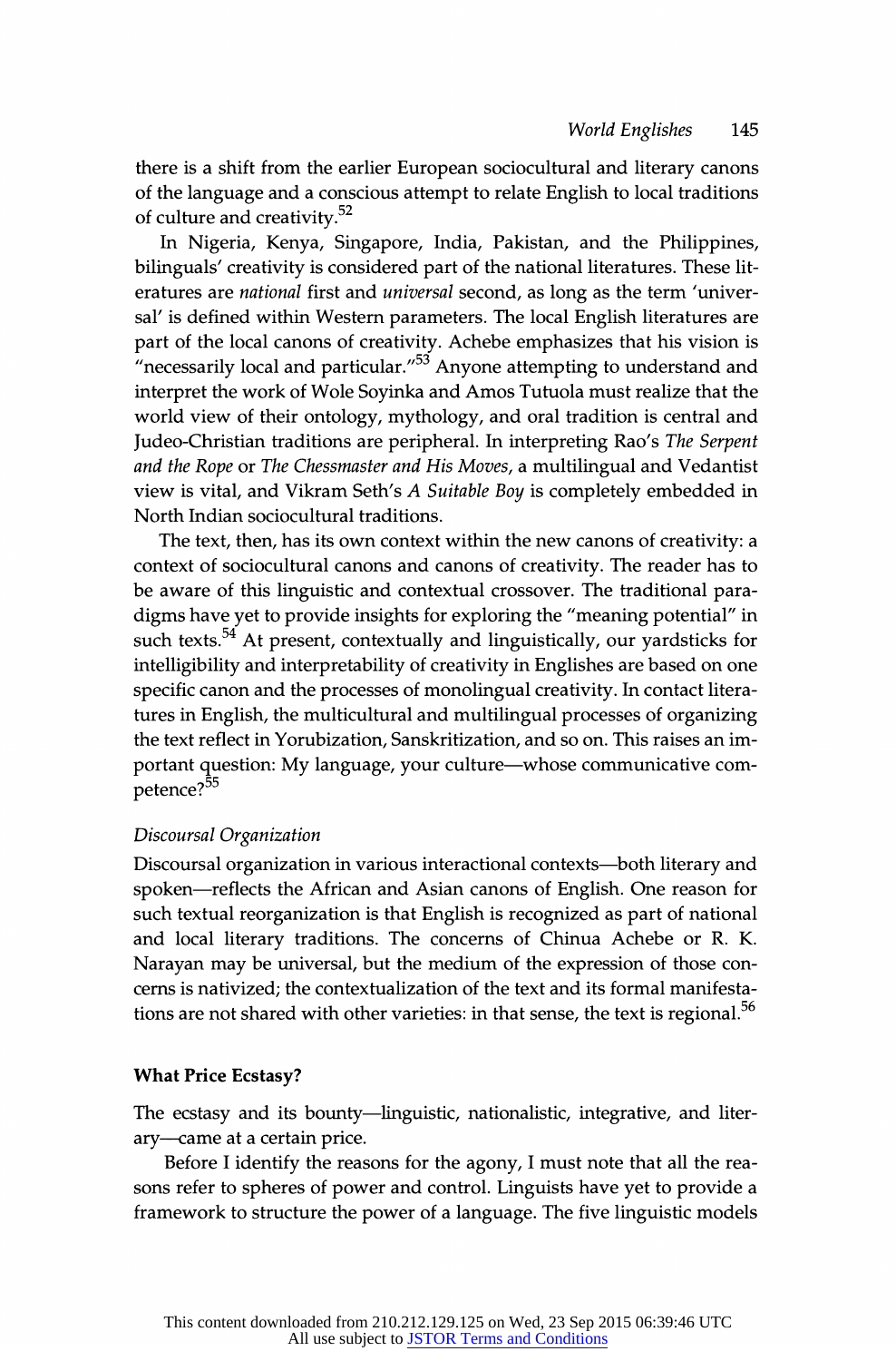**generally used to discuss such power are: the Correlative Model, the Domain Model, the Conflict Model, the Functional Model, and the Verbal Repertoire Model.57 These capture only part of the interplay of power, politics, and control.** 

**There is as yet no rigorous theoretical and methodological framework in which to understand the all-pervasive power of English. While considering the question of power, one naturally is reminded of Michel Foucault's discussion on this topic. Foucault, of course, does not directly address the issue of language and power; however, he does confirm that "power and its strategies, at once general and detailed, and its mechanisms have never been studied."58 In Foucault's view, power is "an organ of repression." The question is: How is this "organ" of repression used in language, and what are the manifestations of linguistic power in a speech community?** 

**The following manifestations of linguistic power come to mind: crude linguistic power, indirect psychological pressure, and what may be termed pragmatic power; these three are not mutually exclusive.** 

**One finds numerous examples of crude linguistic power, as in the imposition of Japanese on the Koreans, Singaporeans, and Malays during World War II. A subtle psychological pressure is evident in claims that a particular language has "spiritual" power, as, in the ritualistic context, the recitation of Sanskrit hymns, the power of Japa, the other-worldly rewards of the reading of the holy Quran. In these contexts, however, the inherent power of language is accepted without question.** 

**Pragmatic power may be interpreted in terms of gaining control over a wide range of functionally crucial domains-political, religious, caste, class, and commercial. At present, English has abundant pragmatic power across cultures.** 

**What Foucault suggests as "methodological precautions" entails asking the following types of questions: What is the "ultimate destination" of power at its "extremities"? What are the aims of the possessors of power? What is the network of power? Who are the agents of power? And what are the "ideological" productions of power? I do not intend to discuss all the questions raised by Foucault here. However, two aspects deserve particular attention. The first is, What are the channels used for linguistic control? It seems to me that linguistic control essentially means acquiring the power to**  define. As Trömel-Plötz warns us, "Only the powerful can define others and **can make their definitions stick. By having their definitions accepted they appropriate more power."59 The power to define shows in the use of channels of codification and the control of those channels.** 

**The power to define also shows in the power to authenticate the uses and users of English in the Outer Circle. This power reflects in attitudes toward linguistic innovations-lexical, grammatical, discoursal, and stylistic-and in the mixing and switching of languages. Current paradigms of power interpret any shift in paradigm as a manifestation of "liberation linguistics."**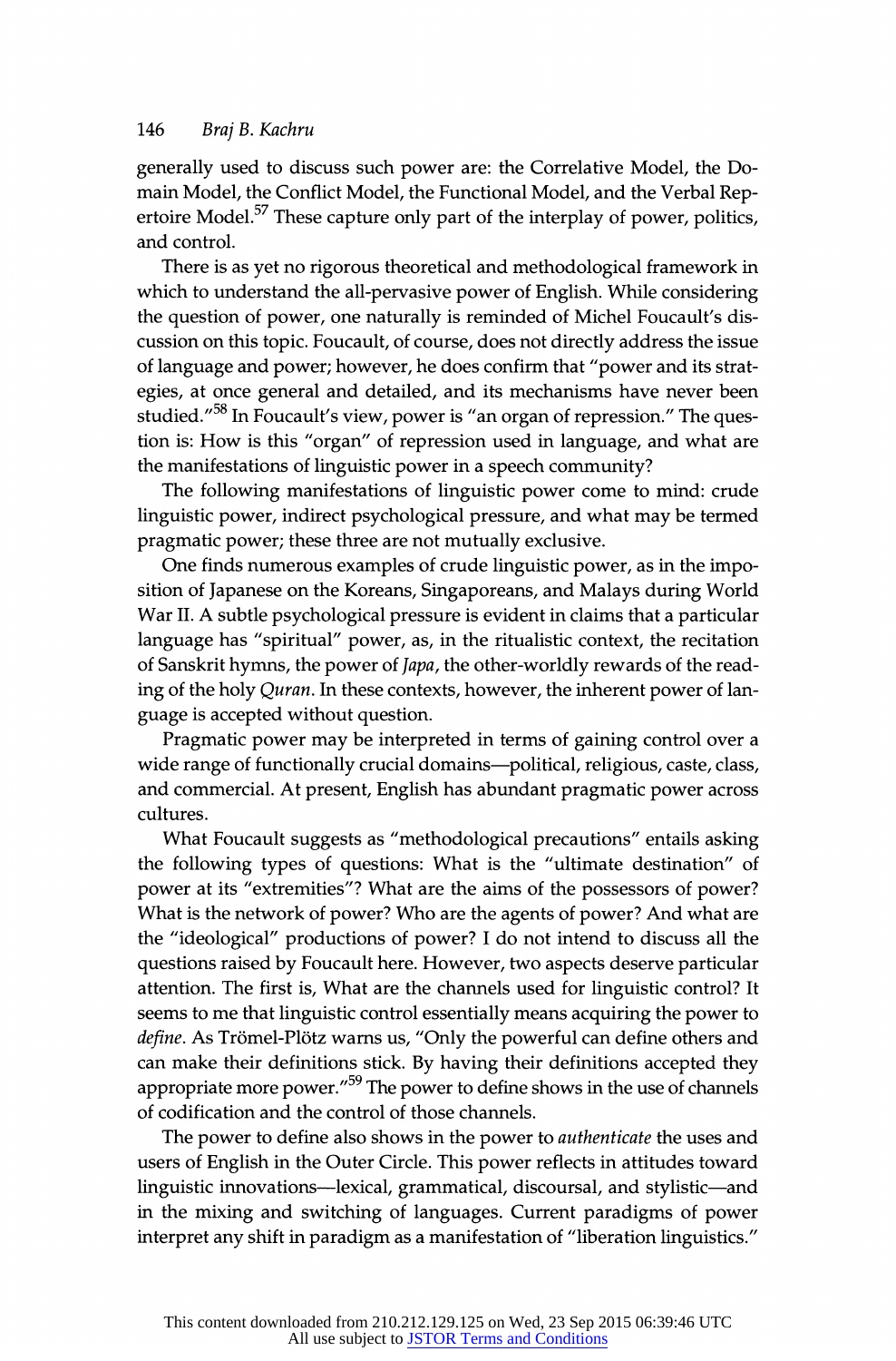**Randolph Quirk has suggested that "liberation linguistics" is an exten**sion of "liberation theology.<sup>"60</sup> In Quirk's view, then, the result of the ideo**logical underpinning is that "the interest in varieties of English has got out of hand and has started binding both teachers and taught to the central linguistic structure from which varieties might be seen as varying."61 Quirk emphatically rejects the distinction between the Outer Circle (ESL) and the Expanding Circle (EFL). He ignores this sociolinguistically valid distinction, as he says, "because I doubt its validity and frequently fail to understand its meaning."62** 

**If we accept Quirk's position, it entails the following assumptions and assigns writers from the Outer Circle to "a position on the periphery" by rejection of or indifference to the following:** 

- **1. dynamics of language contact and change;**
- **2. sociolinguistic, cultural, and stylistic motivations for innovations;**
- **3. existence of dine of variation within a variety;**
- **4. endocentric or localized norms;**
- **5. emerging canons of creativity and cultures in English;**
- **6. language and identity**
- **7. centrality to writers from the Outer Circle.63**

**Here one is reminded of Salman Rushdie's experience when he says: "I**  was talking to a literature don—a specialist, I ought to say, in *English* litera**ture-a friendly and perceptive man. 'As a Commonwealth writer,' he suggested, 'you probably find, don't you, that there's a kind of liberty, certain advantages, in occupying, as you do, a position on the periphery?"'64** 

**The rejection of paradigm shift, and misinterpretation of what Quirk calls "liberation linguistics," is partly motivated by another unprecedented dimension of power, the economic power of English as an export commodity. The economic power of English can be sustained only if other strategies are kept under control: the paradigms of teaching, the authentication of creativity, and the guarding of the canon. We are told that "the Worldwide**  market for EFL training is worth a massive £6.25 billion a year."<sup>65</sup>

**The search for stable consumer markets has resulted in a competition between the United States and the United Kingdom, and to a lesser degree with Australia. The competition is in promoting specific models of English, in marketing methodologies for the teaching of English, and in recruiting trainees for teacher training programs. The British ESL expert Christopher Brumfit seems to seek solidarity between the United States and the United Kingdom indirectly when he says: "There is already evidence that varied sources of English are being exploited by countries in their attitude to learning English .... The English-speaking world can be played politically by the non-English-speaking world."66** 

**There are now several power blocks, and their enthusiasm may be reflected in attitudes noted by Phillipson: "As the director of a dynamic**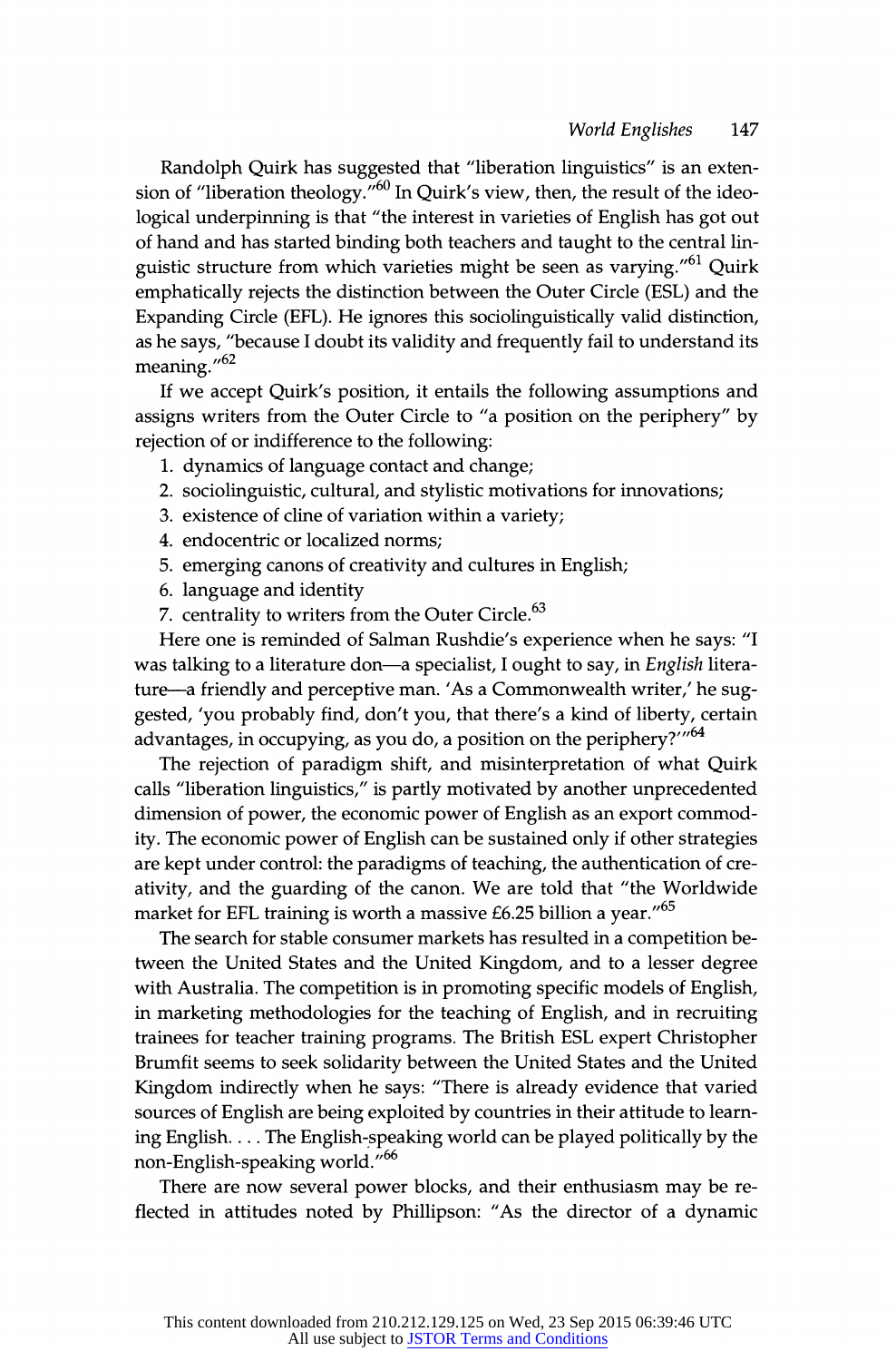**worldwide chain of English language schools puts it: 'Once we used to send gunboats and diplomats abroad; now we are sending English teachers."'67** 

## **Fallacies about the Forms and Functions of World Englishes**

**The issues discussed above have resulted in a variety of perceptions and fallacies about world Englishes. One can think of several reasons for such fallacies, for example, unverified hypotheses, partially valid hypotheses, or simple Anglocentricity. A number of these fallacies are also due to "leaking" research paradigms. But that is only part of the story.** 

**The other part of the story is the motive of launching "paradigms for profit, primarily for economic gain."68 Let me discuss some of these fallacies here.** 

## **Fallacy 1: Interlocutors, Us vs. Them**

**A major fallacy is that English is primarily learned to interact with native speakers of the language. Actually, English has greater intranational than international functions, for example, in Nigeria, India, Kenya, Singapore, and the Philippines. Additionally, English has become the main language for people from diverse cultural and linguistic backgrounds: Japanese interacting with Pakistanis, Nigerians with Germans, and Singaporians with Indians. These interactions take place in localized (nativized) discoursal strategies of, for example, politeness, persuasion, and phatic communion modeled after the speech acts of a dominant local language transcreated into English.69** 

**A number of recent studies from written and spoken texts clearly demonstrate the use of such strategies.70 This research area has immense potential that has yet to be explored, and such research should provide valuable insights for creativity and pragmatics, processes of transcreation, and language function.** 

## **Fallacy 2: Judeo-Christian Canon vs. Multicanons**

**The second fallacy is that English is learned primarily to understand and teach American and British cultural values and Judeo-Christian traditions. In reality, in the Outer Circle, English is essentially used to recreate and embody local cultural values. Why English? There are several reasons, the major one being the pragmatic success of English-its currency across linguistic, religious, and cultural boundaries-and attitudes toward the language.** 

## **Fallacy 3: Endocentric vs. Exocentric Models**

**The third fallacy is the claim that the goal of teaching is to adopt exocentric models (e.g., Received Pronunciation or General American). This view has no empirical validity and is pragmatically counterproductive.71**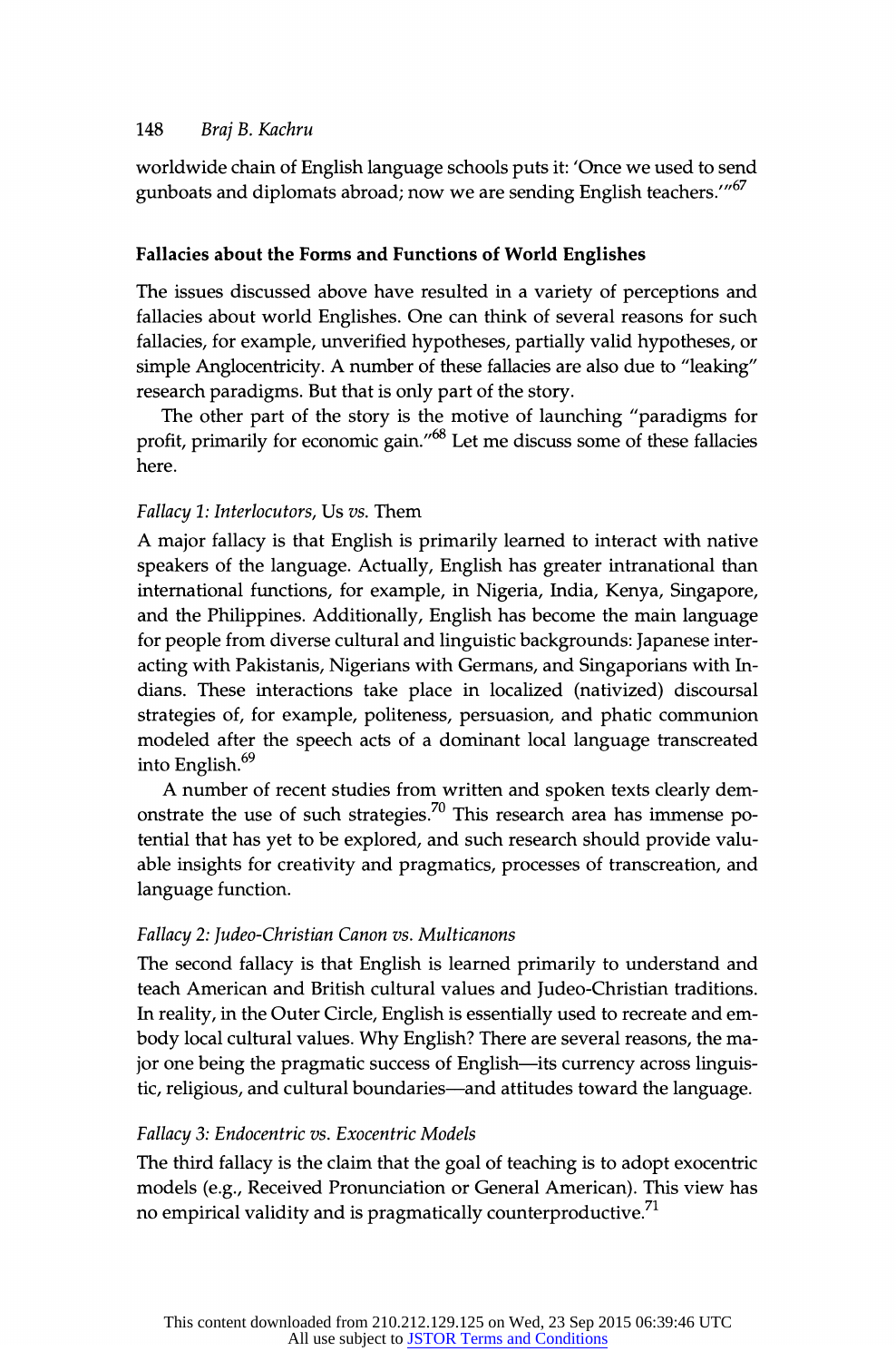## **Falllacy 4: Interlanguage vs. Institutionalized Varieties**

**The fourth fallacy is that the users of English in the Outer Circle and Expanding Circle actually use what is termed an "interlanguage" in terms of their language acquisition, their ultimate acquisitional goal being "nativelike" control of the language. An interlanguage is thus an approximative system that differs from the mother tongue and the target language, in this case native models of English. It has been argued that this generalization with reference to world Englishes is flawed on several counts.72** 

## **Fallacy 5: Native Input vs. Local Initiative**

**The fifth fallacy is that native speakers of English provide serious input in the teaching, policy formation, and administration of the spread of English**  around the world. There was some-actually very little-validity to the be**lief in "native input" during the colonial period, but it has practically no validity during the postcolonial period. Actually the leadership in the policy formation, administration, and spread of bilingualism in English is in the hands of the local people. It is also true that motives for retaining and encouraging the spread of English are often challenged by various groups in their own countries. That certainly is the case in India, Malaysia, and Nigeria, to give just three examples. <sup>73</sup>**

## **Fallacy 6: Deficiency vs. Difference**

**The last fallacy is that the diversity and variation in English, and innovation and creativity in the Outer Circle, are indicators of the decay of English. This concern about the decay of English, as of other languages of wider communication, is not new, and linguistic Cassandras have been vocal**  since language teaching—perhaps the second-oldest profession—began.<sup>74</sup>

#### **Conclusion**

**What I have outlined here is just the top of the iceberg of a complex situation with a variety of academic dimensions. I believe that world Englishes provide a challenging opportunity to relate several areas of academic interest: language, literature, methodology, ideology, power, and identity. The contexts for inquiry involve diverse cultures and varied situations of contact and creativity. There is a cross-cultural arena with one linguistic constant, English. In recent years, data from world Englishes have provided a refreshing corpus for asking questions and challenging established paradigms in areas such as the following:** 

- **1. bilingual/multilingual language use;75**
- **2. contact and convergence;76**
- **3. crosscultural discourse;77**
- **4. models of language acquisition;78**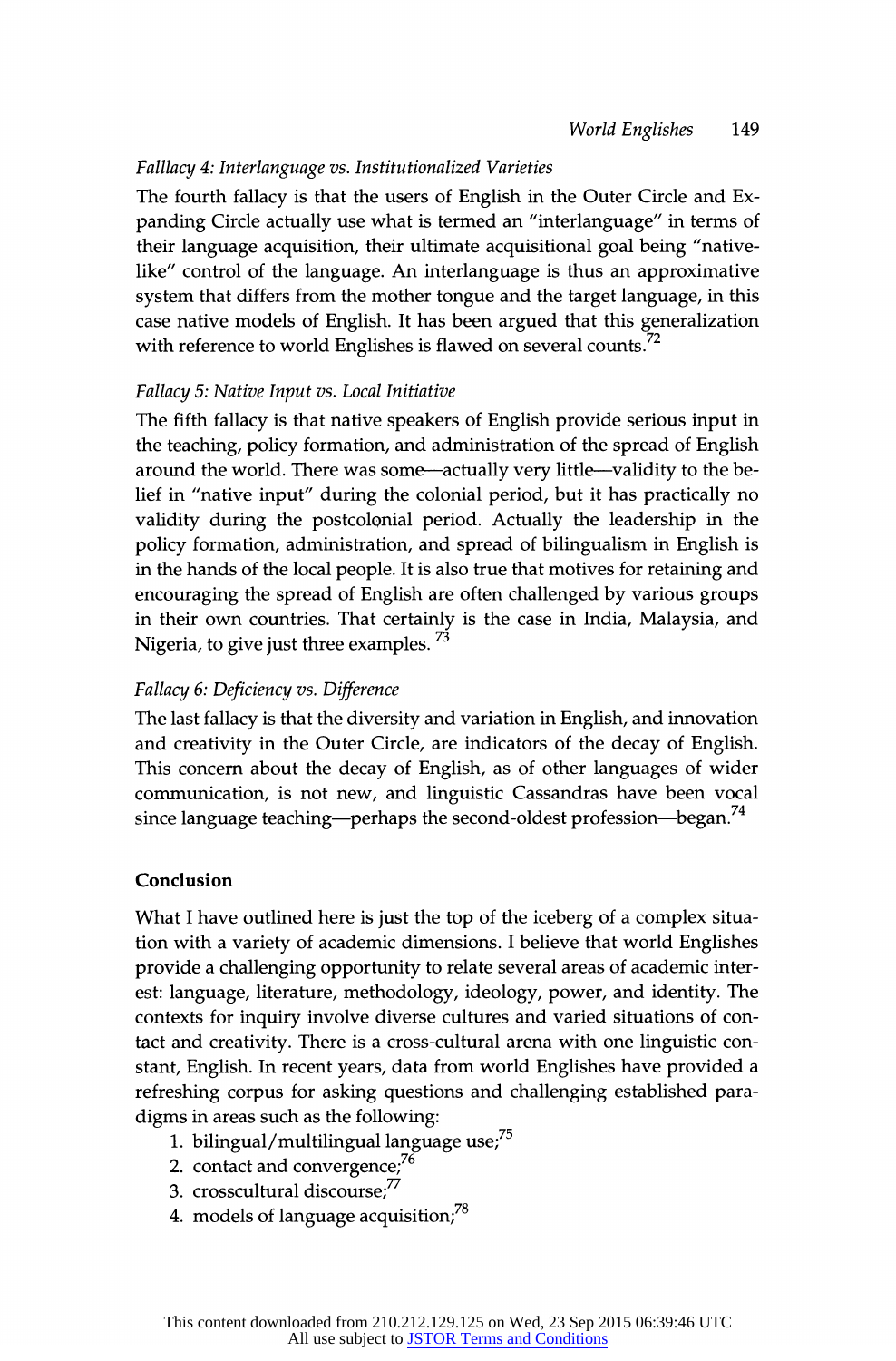- **5. communicative competence;79**
- **6. language attitudes;80**
- **7. intelligibility;81**
- **8. test construction;82**
- **9. process of nativization and acculturation;83**
- **10. language change;84**
- **11. typology of prestige languages;85**
- **12. lexicography.86**

**As Henry Kahane observes, "English is the great laboratory of today's sociolinguist."87 And he tells us that "we are aware of the role of English in our time, 'the other tongue' on a global scale."88 The sobering message that Kahane gives us is that "the event is not new. Like everything else in our time, it is larger in size, but in principle the situation of English is no different from earlier case histories."89 The profile is larger, the power is much greater, and implications-linguistic, ideological, political, and sociolinguistic-are immense indeed.** 

**The success story of English, its alchemy, and the resultant ecstasy, have unleashed a variety of issues related to identity, elitism, and attitudes toward and perceptions of its users.** 

**In his novel A Suitable Boy, the Indian writer Seth captures one attitude toward English in a conversation between a farmer and another Indian:** 

**'Do you speak English?' he said after a while in the local dialect of Hindi. He had noticed Maan's luggage tag.** 

**'Yes," said Maan.** 

**'Without English you can't do anything,' said the farmer sagely. Maan wondered what possible use English could be to the farmer. 'What use is English?' said Maan,** 

**'People love English!' said the farmer with a strange sort of deepvoiced giggle. 'If you talk in English, you are a king. The more people you can mystify, the more people will respect you.' He turned back to his tobacco.90** 

**Then there is the other side of English, the Otherness of the language, the agony and schizophrenia it produces. That side again has a long tradition, a long story.91** 

**And thereby hangs a linguistic tale of cross-cultural attitudes about the forms and functions of world Englishes. What is viewed as deficit by one group of English users indicates pragmatic success to other users. What causes linguistic agony to one group is the cause of ecstasy for the other.** 

#### **NOTES**

**1. This paper highlights a variety of issues concerning the global spread of English, the development of world Englishes, and users' love-hate relationship with the language. I have focused on most of these issues in my teaching and**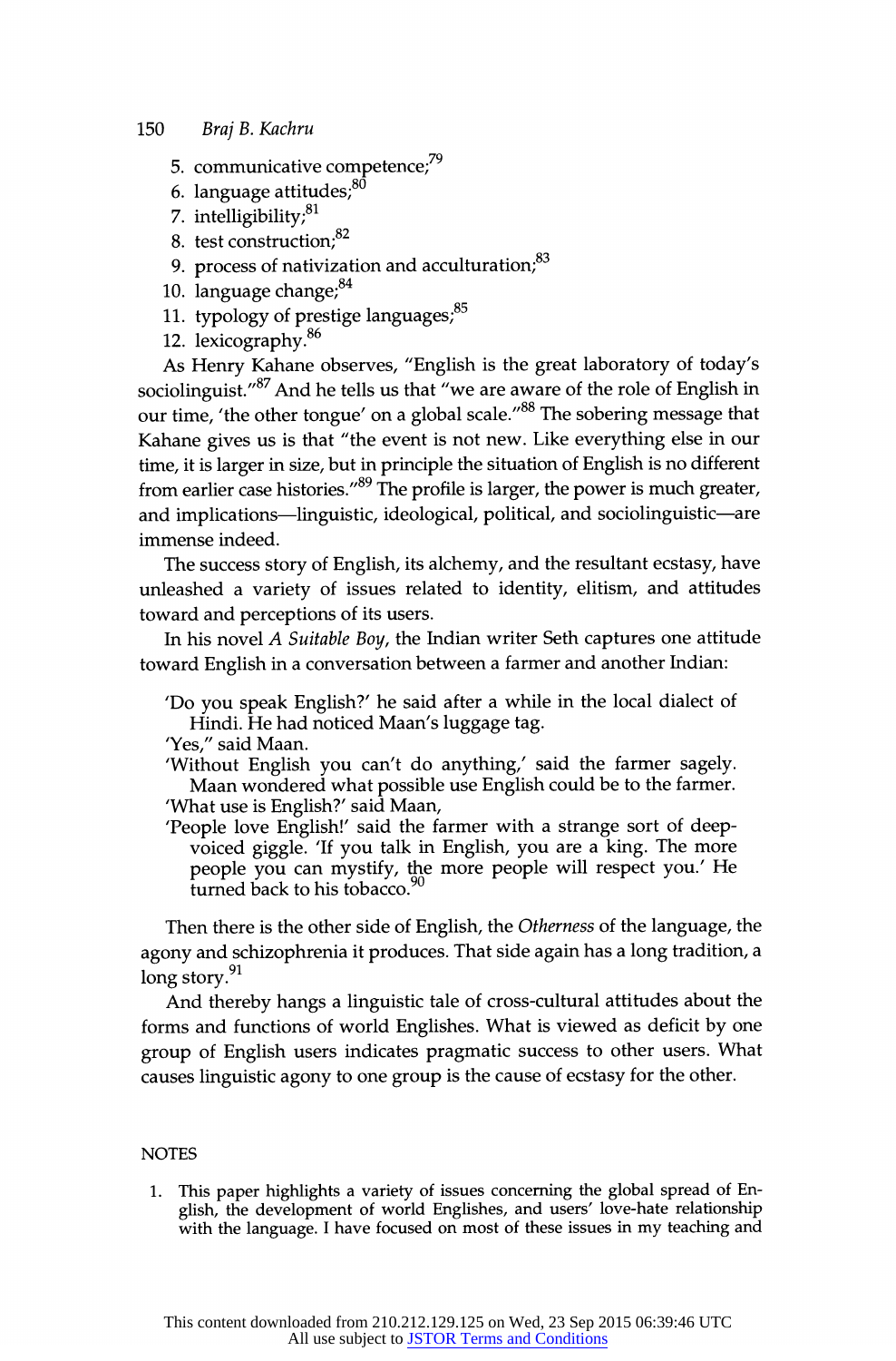**research since the 1960s. This paper, therefore, draws heavily on my earlier publications and presentations. Indeed, I cannot deny that there is some self-plagiarism involved in this survey. I have provided extensive references to literature for further details and, where necessary, illustrations.** 

- **2. Heinz Kloss, Die Entwicklung neuer germanischer Kultursprachen seit 1800, 2d ed. (1952; Diisseldorf: Pedagogischer Verlag Schwann, 1978), pp. 66-67. For a discussion and case studies of pluricentric languages, see Pluricentric Languages: Differing Norms in Different Nations, ed. Michael Clyne (Berlin: Mouton de Gruyter, 1992).**
- **3. See Larry E. Smith and Cecil L. Nelson, "Interational Intelligibility of English: Directions and Resources," World Englishes 4, no. 3 (1985): 333-42; Larry E. Smith, "Spread of English and Issues of Intelligibility," in The Other Tongue: English across Cultures, 2d ed., ed. Braj B. Kachru (Urbana: University of Illinois Press, 1992), pp. 75-90; see also Kachru, "Meaning in Deviation: Toward Understanding Non-native English Texts," in ibid., pp. 301-26, and "Standards, Codification and Sociolinguistic Realism: The English Language in the Outer Circle," in English in the World: Teaching and Learning the Language and Literatures, ed. Randolph Quirk and Henry Widdowson (Cambridge: Cambridge University Press, 1985), pp. 11-30; for power and ideology, see relevant references in Kachru, "World Englishes: Approaches, Issues and Resources," in Language Teaching: The International Abstract Journal for Language Teachers and Applied Linguists 25, no. 1 (1992): 1-14, sect. 10, pp. 8-9.**
- **4. See Kachru, "Standards, Codification, and Sociolinguistic Realism."**
- **5. George Steiner, "Why English?" (Presidential address to the English Association, London, 1975), p. 4.**
- **6. Ibid.,p.5.**
- **7. Braj B. Kachru, "The Second Diaspora of English,"in English in Its Social Contexts: Essays in Historical Sociolinguistics, ed. T. W. Machan and C. T. Scott (New York: Oxford University Press, 1992), pp. 230-52.**
- **8. Kachru, "Standards, Codification, and Sociolinguistic Realism."**
- **9. For a detailed discussion, see Braj B. Kachru, "Models for Non-native Englishes," in The Other Tongue, pp. 48-74.**
- **10. See, e.g., W. Viereck and W. Wald, eds., English in Contact with Other Languages (Budapest: Akademiai Kiado, 1986); Braj B. Kachru, "The Englishization of Hindi: Language Rivalry and Language Change," in Linguistic Method: Essays in Honor of Herbert Penzl, ed. I. Rauch and C. F. Carr (The Hague: Mouton, 1979), pp. 199-221; Kachru, "Englishization and Contact Linguistics: Dimensions of the Linguistic Hegemony of English" (Plenary presentation at the 5th International Conference on English Historical Linguistics, St. John's College, Cambridge, United Kingdom, April 1987). For a modified version of this paper, see "Englishization and Contact Linguistics," World Englishes 13, no. 2 (1994).**
- **11. Braj B. Kachru, The Alchemy of English: The Spread, Functions, and Models of Nonnative Englishes (Oxford, 1986; reprinted Urbana: University of Illinois Press, 1992); and J. Cheshire, ed., English around the World: Sociolinguistic Perspectives (Cambridge: Cambridge University Press, 1992).**
- **12. Eyamba G. Bokamba, "The Africanization of English," in The Other Tongue, pp. 125-47.**
- **13. Braj B. Kachru, The Indianization of English: The English Language in India (New Delhi: Oxford University Press, 1983).**
- **14. For references on these varieties, see Tom McArthur, ed., The Oxford Companion to the English Language (Oxford: Oxford University Press, 1992).**
- **15. Cited in M. M. Mathews, The Beginnings of American English: Essays and Comments (Chicago: University of Chicago Press, 1931).**
- **16. That gives an estimated figure of over 750 million nonnative users of English.**
- See David Crystal, "How Many Millions? The Statistics of English Today," En**glish Today (January 1985): 7-9.**
- **18. India's Constitution recognizes English as an "associate" official language. There are no authenticated figures available for the total number of users of**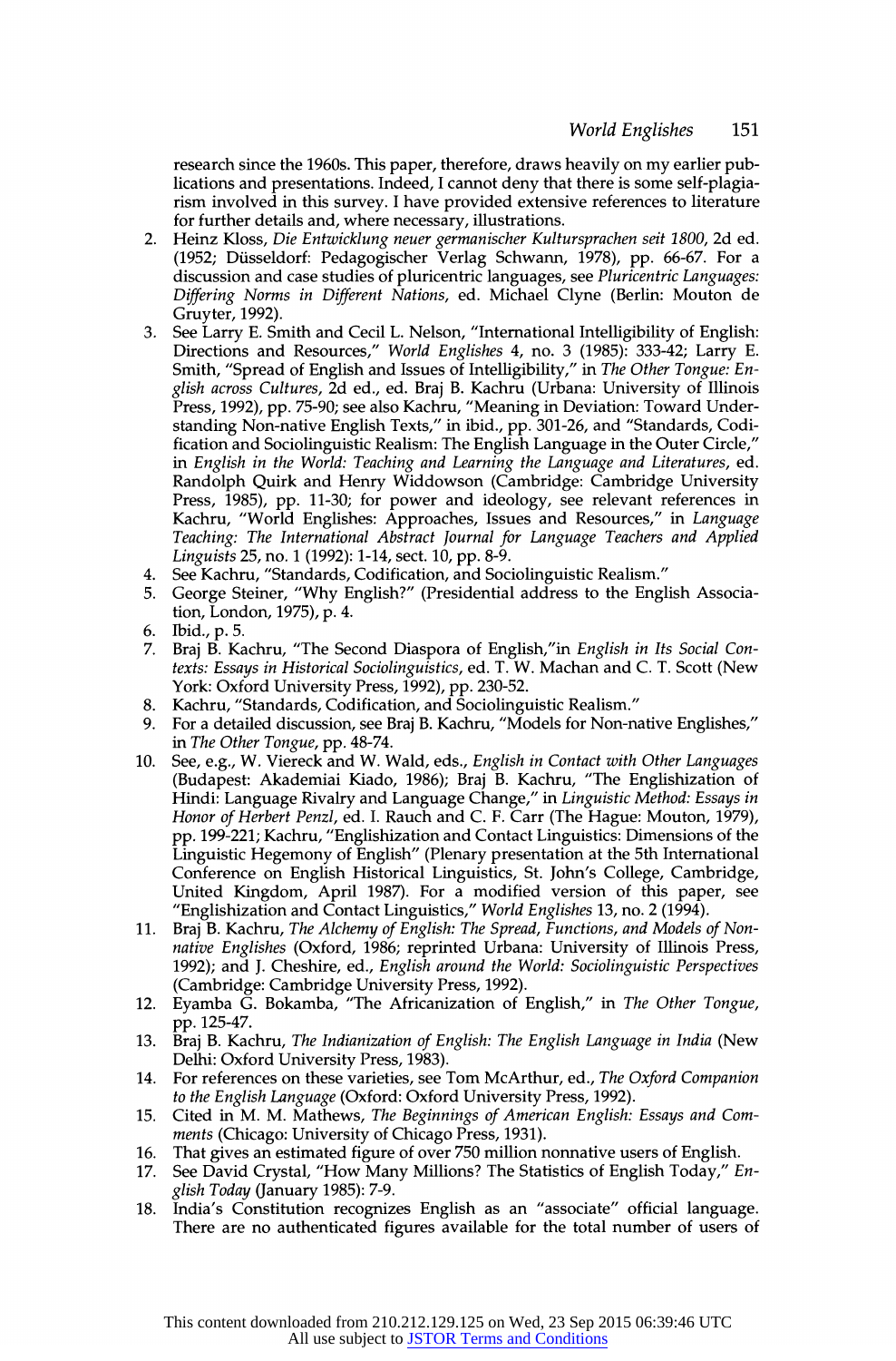**English: the estimates range between five and ten percent of India's population. A figure of five percent adds up to 40 million, and the ten-percent figure adds up to 80 million "English-knowing" Indians out of an estimated population of 800 million.** 

- **19. Personal communication.**
- **20. A number of reasons for resistance to paradigm shift are discussed in, for example, Robert Phillipson, Linguistic Imperialsim (Oxford: Oxford University Press, 1992); Norman Fairclough, Language and Power (New York: Longman, 1989); and Braj B. Kachru, "The Power and Politics of English," World Englishes 5, nos. 2-3 (1986): 121-40.**
- **21. Braj B. Kachru, "South Asian English: Toward an Identity in Diaspora," in South Asian English: Structure, Use, and Users, ed. R. Baumgardner (Urbana: University of Illinois Press, 1996).**
- **22. For a detailed discussion of various attitudes toward idealization of the "native speaker," see T. M. Paikeday, The Native Speaker Is Dead! (Toronto: Paikeday Publishing, 1985).**
- **23. Cited in Grant, "Observations on the State of Society among the Asiatic Subjects of Great Britain, Particularly with Respect to Morals, and the Means of Improving It," in General Appendix to Parliament Papers 1831-1832 (London, 1831-32), pp. 60-66.**
- **24. James Beebe and Maria Beebe, "The Filipinos: A Special Case," in Language in the USA, ed. C. Ferguson and S. B. Heath (New York: Cambridge University Press, 1982), p. 322.**
- **25. This caution applies particularly to the use of English in bi- or multilingual contexts.**
- **26. Braj B. Kachru, "The Spread of English and Sacred Linguistic Cows," in Language Spread and Language Policy: Issues, Implications and Case Studies, ed. P. H. Lowenberg (Washington, D.C.: Georgetown University Press, 1988), pp. 207-28.**
- **27. Braj B. Kachru, "Speech Community," in The Encyclopedia of Language and Linguistics (Oxford: Pergamon Press, 1994).**
- **28. Charles A. Ferguson, "Foreword," in The Other Tongue, p. vii (also in 2d ed., 1992).**
- **29. Ibid.**
- **30. Noam Chomsky, Aspects of the Theory of Syntax (Cambridge, Masss.: Harvard University Press, 1985).**
- **31. For a brief description of the varieties of English, see The Oxford Companion to the English Language; also see Braj B. Kachru, "History of English in South Asia," in The Cambridge History of the English Language, vol. 5, ed. Robert Burchfield (Cambridge: Cambridge University Press, 1994).**
- **32. See Randolph Quirk in English in the World: Teaching and Learning the Language and Literatures, pp. 27-28.**
- **33. David Crystal in ibid.**
- **34. The issues related to communicative competence and intelligibility have been discussed, for example, by the following: Larry E. Smith, ed., Discourse across Cultures: Strategies in World Englishes (London: Prentice-Hall, 1987); Cecil L. Nelson, "My Language, Your Culture: Whose Communicative Competence?" in The Other Tongue, pp. 327-39; Margie Bems, Contexts of Competence: Social and Cultural Considerations in Communicative Language Teaching (New York: Plenum, 1990); for ESP and world Englishes, see Braj B. Kachru, "ESP and Non-native Varieties of English: Toward a Shift in Paradigm," in ESP in the Classroom? Practice and Evaluation, ed. D. Chamberlain and R. J. Baumgardner (London: Macmillan, 1988), pp. 9-28; for world Englishes and testing, see Peter H. Lowenberg, "Testing English as a World Language: Issues in Assessing Nonnative Proficiency," in The Other Tongue, pp. 108-21. See also symposium on testing English across cultures, guest ed. Fred Davidson, World Englishes 12, no. 1 (1993): 85-126.**
- **35. For a detailed discussion, see Robert Phillipson, Linguistic Imperialism (London:**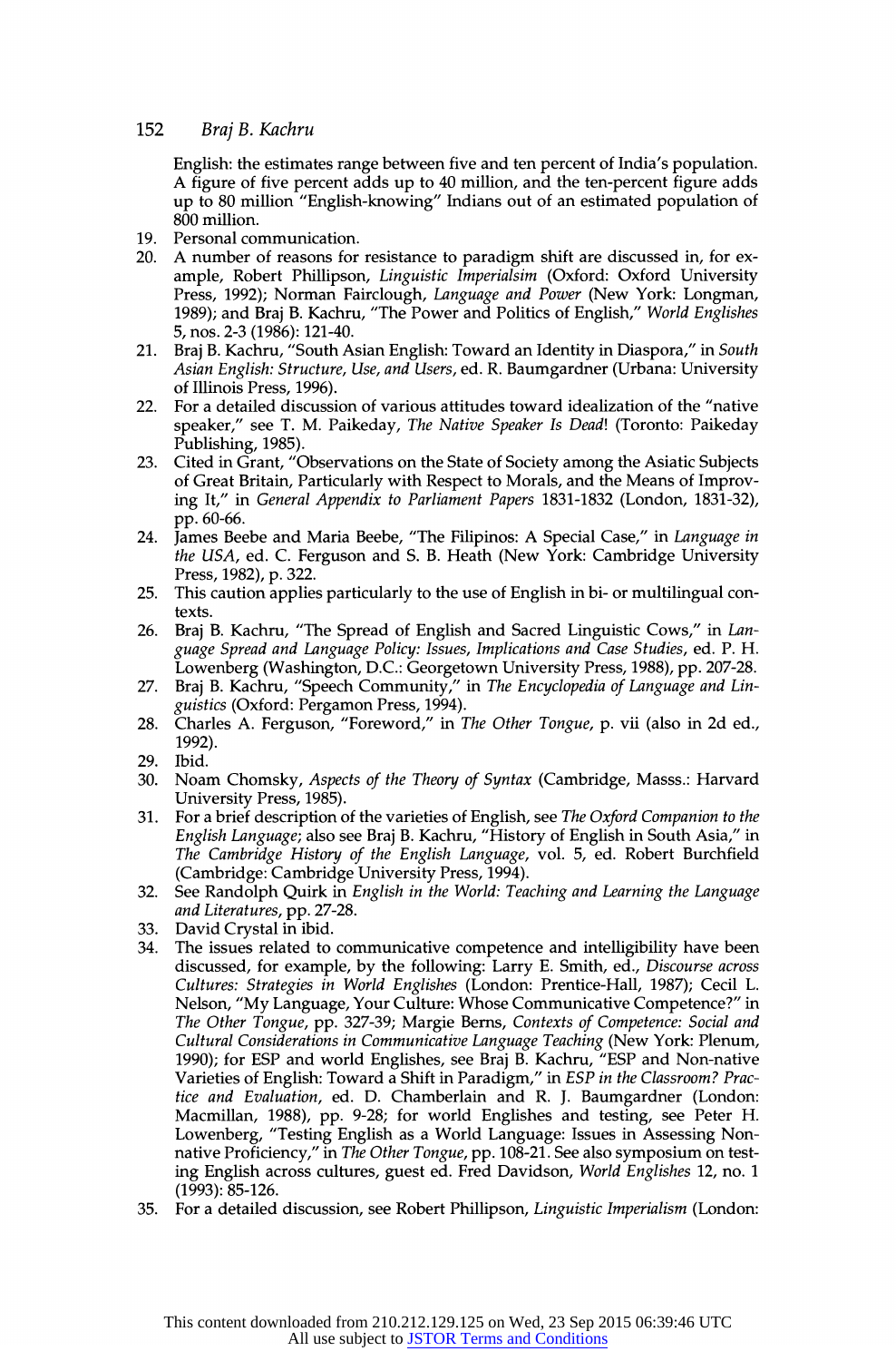**Oxford University Press, 1992); and Kachru, "The Power and Politics of English."** 

- **36. Kachru, ibid.**
- 37. Ngũgĩ wa Thiong'o, Decolonizing the Mind: The Politics of Language in African Lit**erature (London: James Currey, 1986), p. 5.**
- **38. Ibid.**
- **39. Feroza Jussawalla and Reed Way Desenbrock, eds., Interviews with Writers of the Post-Colonial World (Jackson and London: University of Mississippi Press, 1992).**
- **40. Chinua Achebe, "English and the African Writer," Transition 4, no. 18 (1965): 27- 30. Also see A. A. Mazrui, The Political Sociology of the English Language: An African Perspective (The Hague: Mouton, 1973).**
- **41. Chinua Achebe, Morning Yet on Creation Day: Essays (New York: Anchor Press, 1976), p. 11.**
- **42. Ibid.**
- **43. Raja Rao, "The Caste of English," in Awakened Conscience: Studies in Commonwealth Literature, ed. C. D. Narasimhaiah (Delhi: Sterling Publishers, 1978).**
- **44. Ibid.**
- **45. This was conveyed to Raja Rao in a personal communication by Lawrence Durrel in 1960 after the publication of Rao's The Serpent and the Rope.**
- **46. Anita Desai, "A Coat of Many Colors," in South Asian English: Structure, Use and Users.**
- **47. Salman Rushdie, "Commonwealth Literature Does Not Exist," in Imaginary Homelands: Essays and Criticism, 1891-1991 (London: Viking Penguin, 1991), p. 61.**
- **48. Jussawalla and Desenbrock, eds., Interviews with Writers of the Post-Colonial World, p. 144.**
- **49. Ibid., p. 147.**
- **50. See, e.g., Braj B. Kachru, "Meaning in Deviation: Toward Understanding Nonnative English Texts," in The Other Tongue; and "Symposium on Speech Acts in World Englishes," guest editor Yamuna Kachru, World Englishes 10, no. 3 (1991): 295-340.**
- **51. Leslie Fiedler and Houston Baker, English Literature: Opening up the Canon (Baltimore: Johns Hopkins University Press, 1981).**
- **52. Recent good examples of such creativity are, e.g., Shashi Tharoor, The Great Indian Novel (New Delhi: Penguin, 1989); and Vikram Seth, A Suitable Boy (New York: Harper Collins, 1993).**
- **53. Achebe, "English and the African Writer," p. 47.**
- **54. The concept of "meaning potential" is used in the sense in which Michael A. K. Halliday used it.**
- **55. Nelson, "My Language, Your Culture," pp. 327-39.**
- **56. Research on speech acts and discourse strategy on world Englishes has been initiated at several places in recent years. For bibliographical references, see "Symposium on Speech Acts in World Englishes."**
- **57. Kachru, "The Power and Politics of English."**
- **58. See Michel Foucault, Power-Knowledge: Selected Interviews and Other Writing 1972- 1977, ed. C. Gordon (New York: Pantheon Books, 1980).**
- 59. Senta Trömel-Plötz, "Language of Oppression," review article, Journal of Prag**matics 5 (1981): 67-80.**
- **60. Randolph Quirk, "The Question of Standards in the International Use of English," in Language Spread and Language Policy, pp. 229-41.**
- **61. Randolph Quirk, "Language Varieties and Standard Language," JALT Journal 11, no. 1 (1989): 14-25.**
- **62. Quirk, "The Question of Standards," p. 236.**
- **63. Braj B. Kachru, "Liberation Linguistics and the Quirk Concern," English Today 25, no. 7(1) (1991): 3-13.**
- **64. Rushdie, Imaginary Homelands, p. 61.**
- **65. EFL Gazette, London, March 1989.**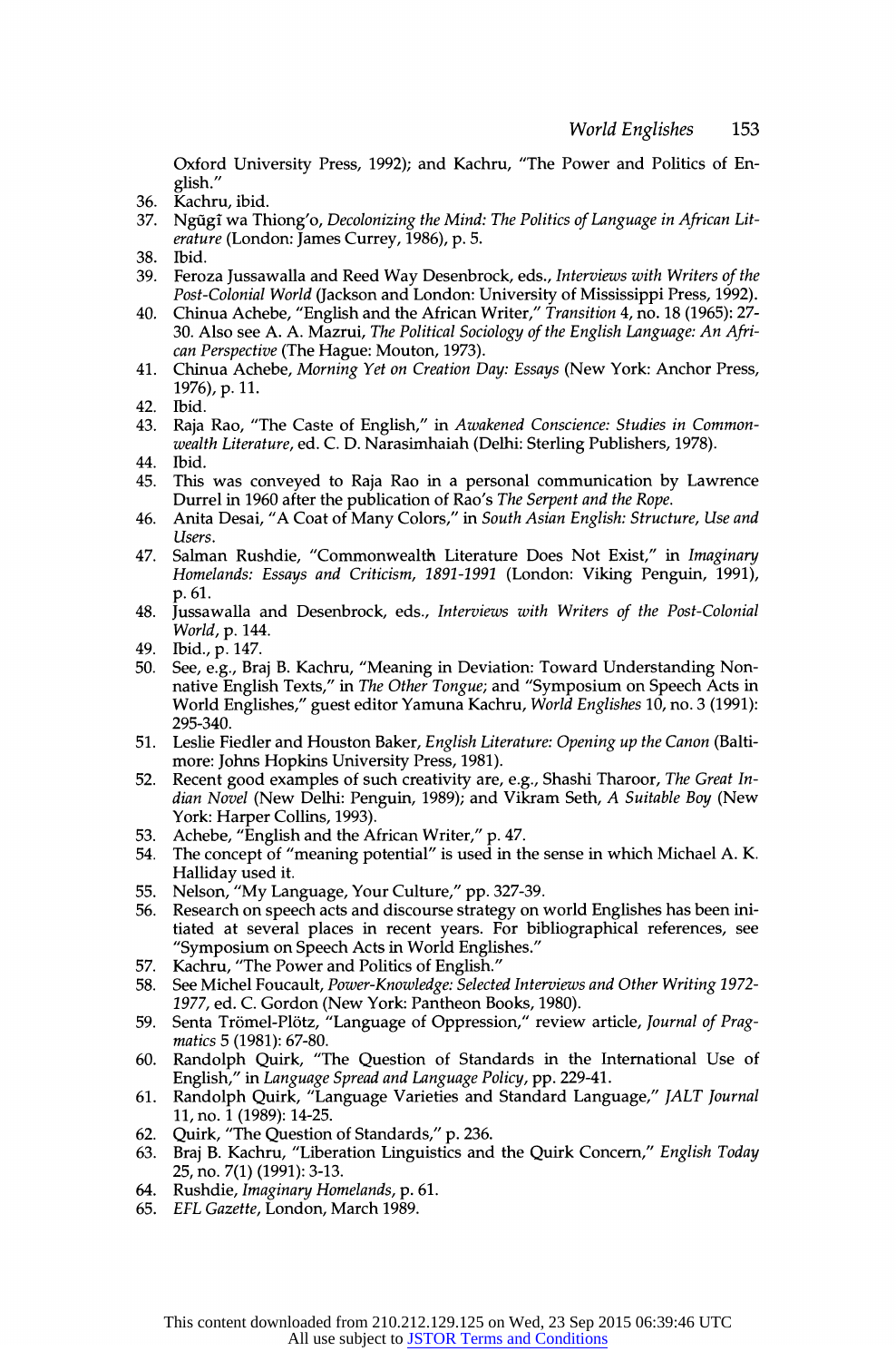- **66. Christopher Brumfit, ed., English for International Communication (Oxford: Pergamon Press, 1982), p. 7.**
- **67. Phillipson, Linguistic Imperialism, p. 8. See also "Symposium on Linguistic Imperialism," World Englishes 12, no. 3 (1993): 335-74.**
- **68. Braj B. Kachru, "Why Applied Linguistics Leaks" (Plenary presentation at the annual meeting of the American Association for Applied Linguistics, Seattle, Washington, 1992).**
- **69. Kachru, The Indianization of English. In fact, the most active process for creativity in world Englishes is that of translation and transcreation. I have discussed it in detail in "Transcultural Creativity as Literary Canon" (Keynote address presented at the conference on "Culture and Literature: Comprehension and Interpretation," East-West Center, Honolulu, Hawaii, 11-15 May 1992).**
- **70. Rushdie, Imaginary Homelands. See also Kamal K. Sridhar, English in Indian Bilingualism (Delhi: Manohar Publishers, 1989).**
- **71. See Kachru, "Models of Non-native Englishes." A number of perspectives on this provocative and important topic have been addressed in various sections in Language and Standards: Issues, Attitudes, Case Studies, ed. M. L. Tickoo (Singapore: SEAMEO Regional Language Centre, 1991); see particularly the essays by Randolph Quirk and Braj B. Kachru. The first part of Teaching English Pronunciation: A Book of Readings, ed. Adam Brown (London: Routlege, 1992) includes several insightful essays.**
- **72. See, e.g., Larry Selinker, Rediscovering Interlanguage (London: Longman, 1992); for a critique of Selinker, see Yamuna Kachru's review of this book in World Englishes 12, no. 2 (1993): 265-67; S. N. Sridhar and K. K. Sridhar, "Bridging the Paradigm Gap: Second Language Acquisition Theory and Indigenized Varieties of English," in The Other Tongue, pp. 91-107.**
- **73. This is also true of countries such as Singapore, Taiwan, and the Philippines. In West Asia and parts of Africa, it is not unusual to find South Asians and others from the Outer Circle of English actively involved in the teaching of English.**
- **74. This debate on language "decay" actively continues in the United States, the United Kingdom, and Australia, as it does in other parts of the English-using world. In fact, the focus of this debate, as expected, is not restricted to English but concerns other languages of wider communication, such as French, German, and Hindi, to give three examples. This list of fallacies is just illustrative. For a more detailed list of theoretical, methodological, formal, functional, and attitudinal fallacies about world Englishes in the Outer Circle, see Braj. B. Kachru, "World Englishes and Applied Linguistics," in Learning, Keeping and Using Language, ed. M. A. K. Halliday, J. Gibbons, and H. Nicholas (Amsterdam/Philadelphia: John Benjamins, 1990), pp. 203-29, esp. p. 224.**
- **75. For relevant bibliographical references, see Braj B. Kachru, "The Bilinguals' Creativity," in Annual Review of Applied Linguistics (New York: Cambridge University Press, 1985), pp. 20-33.**
- **76. See Kachru, "Englishization and Contact Linguistics" for case studies of English across languages, particularly "code-mixing"; and for an annotated bibliography on this topic, see Tej K. Bhatia and William Ritchie, guest editors, special issue on "Code-mixing: English across Languages," World Englishes 8, no. 3 (1989).**
- **77. See Kachru, "World Englishes: Approaches, Issues, and Resources," p. 9.**
- **78. Ibid.**
- **79. Ibid. See also Discourse across Cultures: Strategies in World Englishes.**
- **80. Kachru, "World Englishes: Approaches, Issues, and Resources," p. 9.**
- 
- **81. Ibid.,sec. 11,p.9. 82. See references listed in note 34.**
- **83. The term "nativization" refers to the linguistic processes-conscious or unconscious-by which a transplanted language, in this case English, is localized. The process may be given a name that identifies it with reference to a language and a region, e.g., Africanization, Indianization (cf. Kachru, The Indianization of En-**

**<sup>154</sup> Braj B. Kachru**